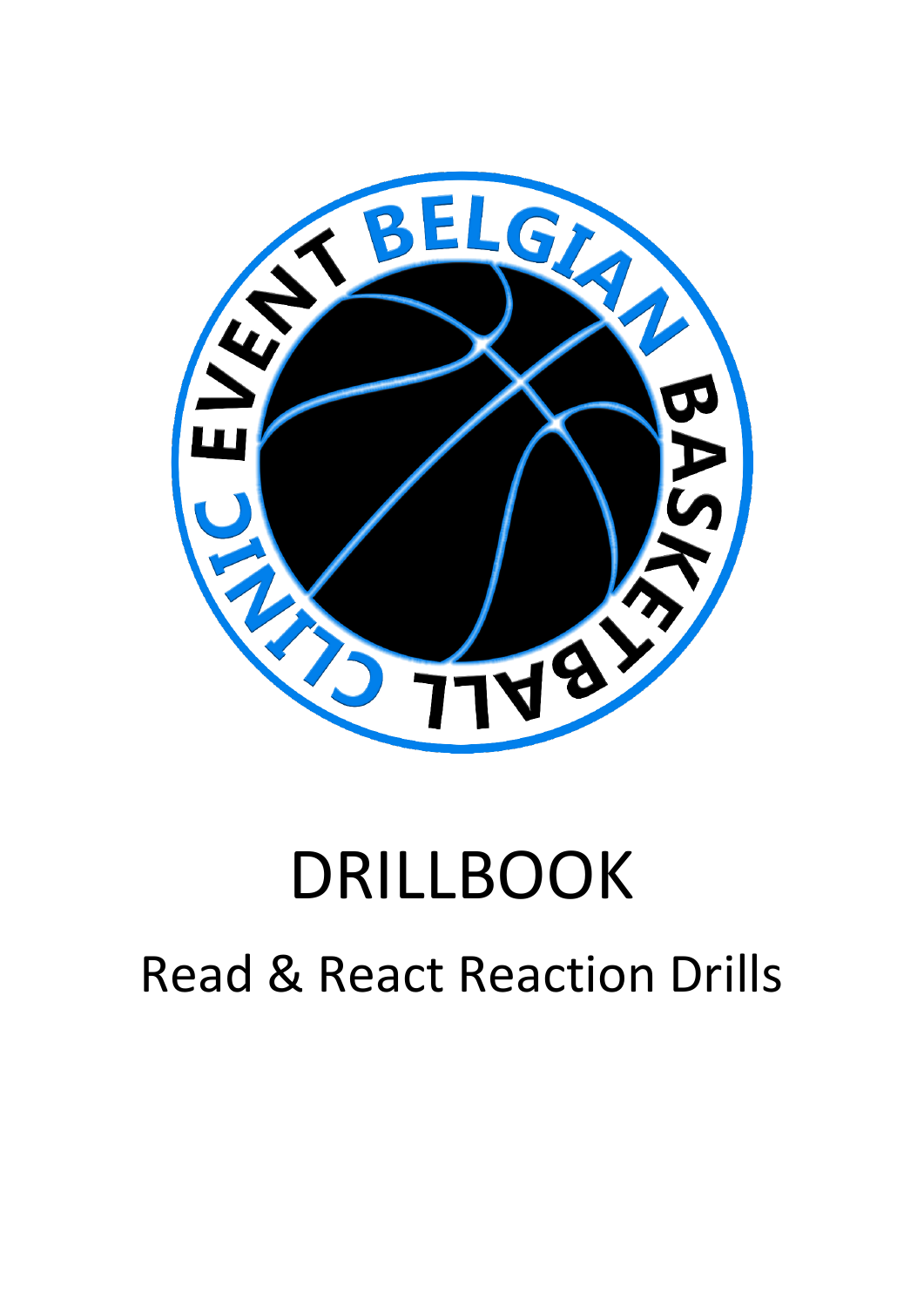# SINGLE SERIES **DRILL 1 : PASS & CUT - FRONT CUT**

## Frame 1

Frame 2





1 FRONT cuts, receives a return pass from 2 and finishes inside

1 passes one spot away to 2 x3 does not move

Frame 3



x3 replaces 1 as an offensive player

1 rebounds, then takes the ball to the wing player and 1 becomes defender

Frame 4



2 starts the drill by pasing to 3

x1 does not move

2 FRONT CUTS, receives a return pass from 3 and finishes inside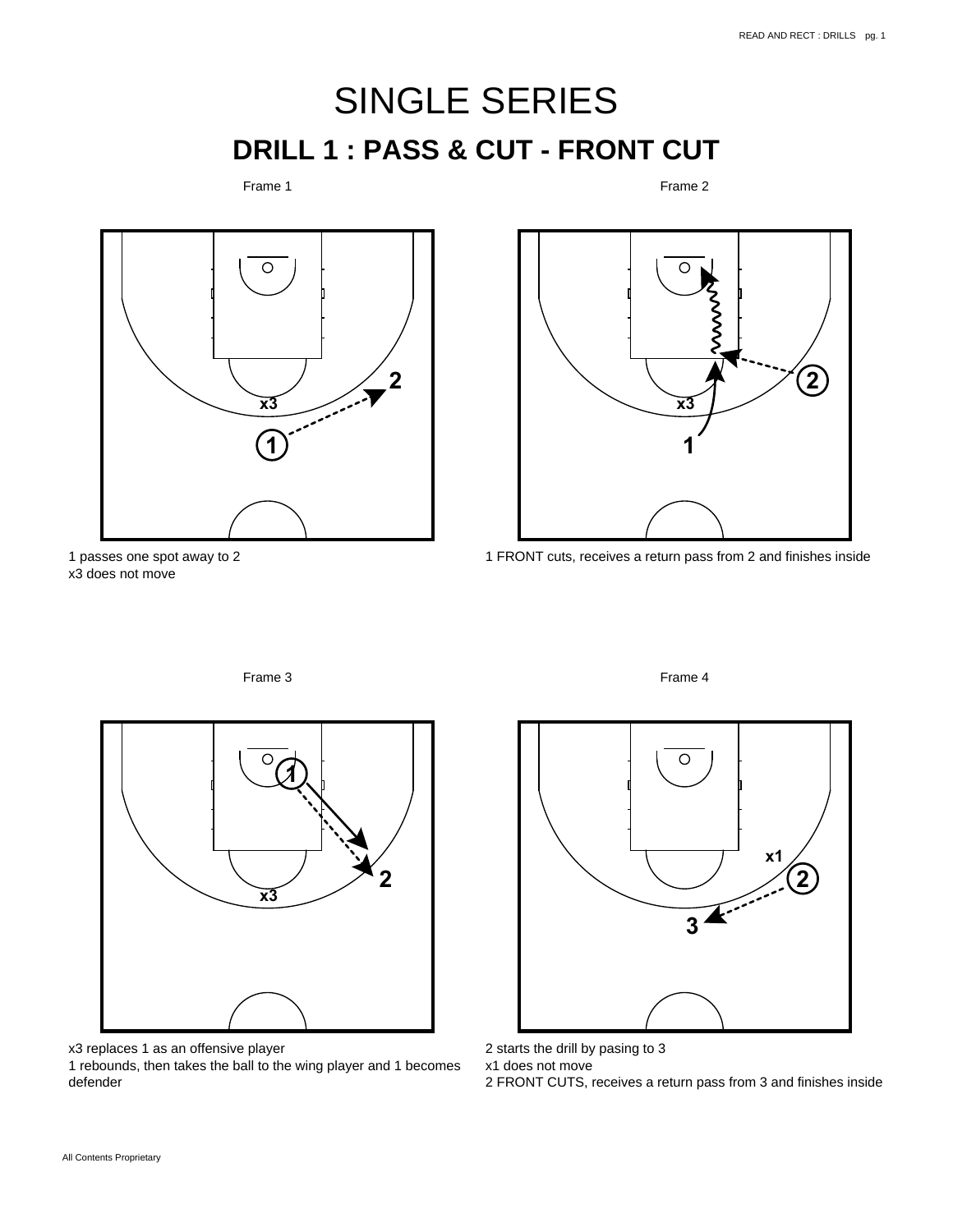**2**

# SINGLE SERIES **DRILL 2 : PASS & CUT - REAR CUT**

## Frame 1

Frame 2

 $\bigcirc$ 

**x3**



1 passes one spot away to 2



Frame 3



1 REAR cuts, receives a return pass from 2 and finishes inside



Frame 4



x3 replaces 1 as an offensive player

1 rebounds, then takes the ball to the wing player and 1 becomes defender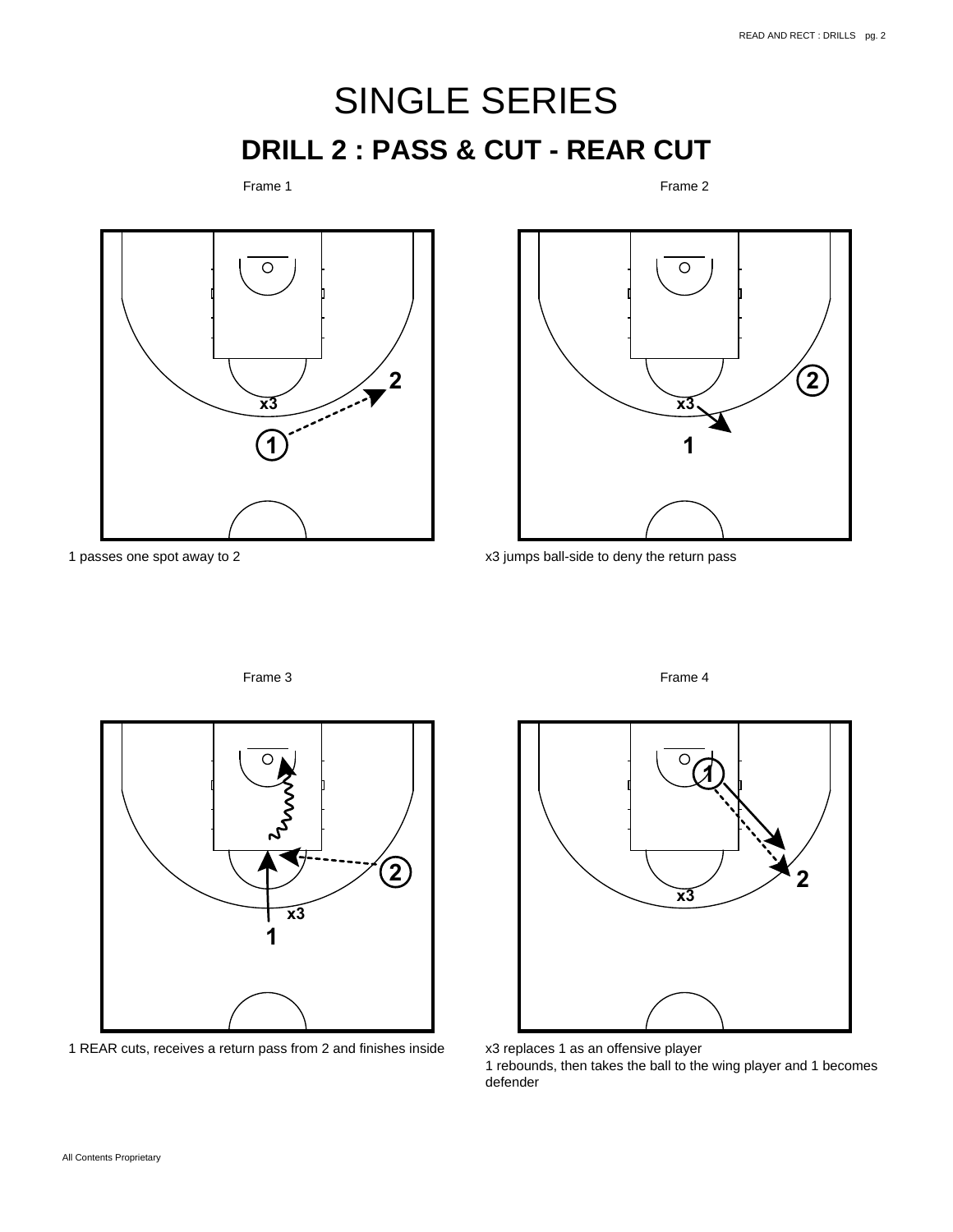# SINGLE SERIES **DRILL 3 : PASS & CUT - FILL, READ LINE, CUT**

#### Frame 1

Frame 2



2 fills the empty spot on the wing x3 crosses the READ LINE to deny the pass from 1



as soon as the defender steps over the READ LINE (but not sooner), 2 backdoor cuts

1 makes the bounce pass as close to the defender's back foot as possible

Frame 4

2 finishes with a lay-up



Frame 3

2 rebounds the shot and becomes passer

1, the passer, becomes defender

3, the defender, becomes the cutter

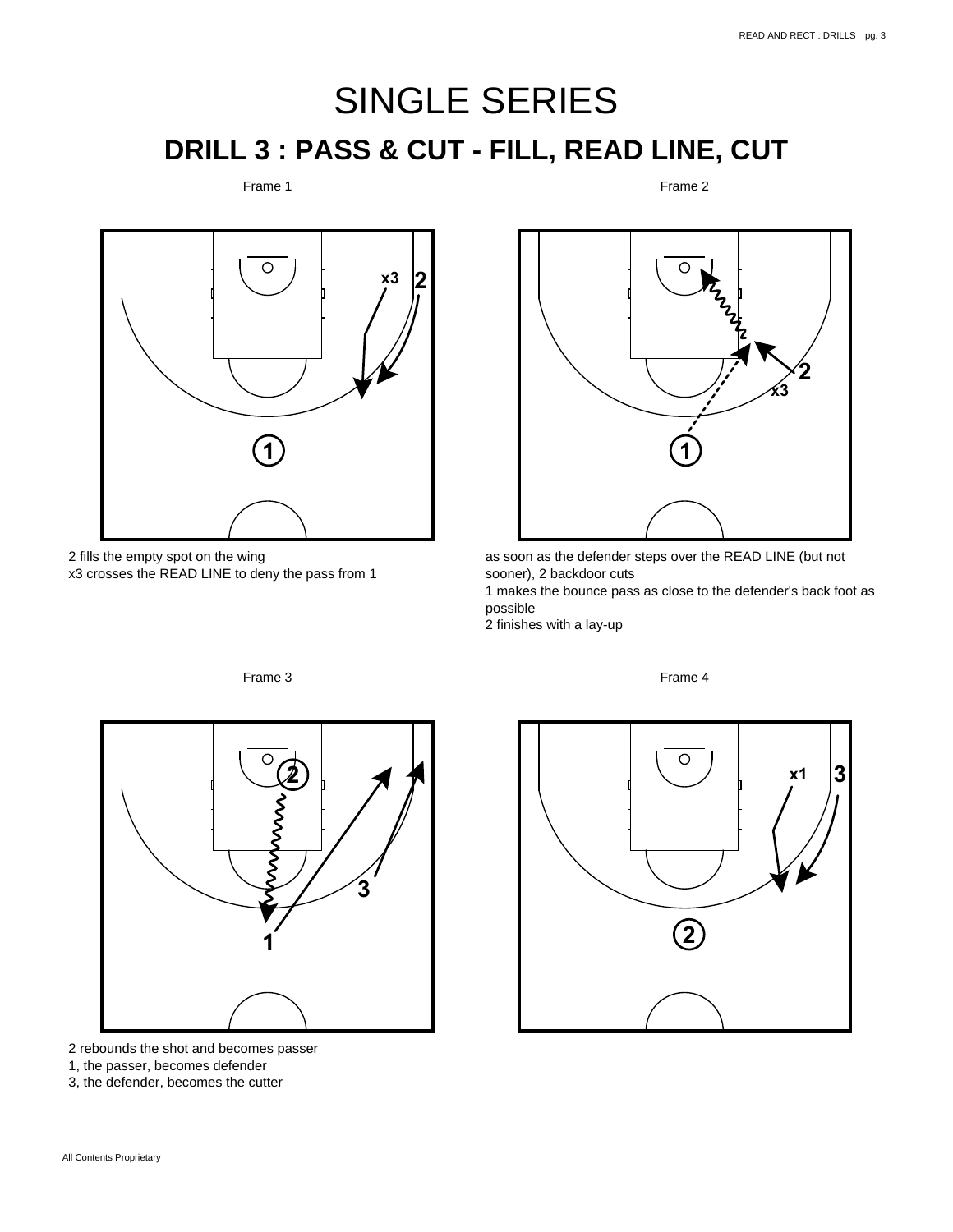# SINGLE SERIES **DRILL 4 : PASS & CUT - FILL, SWEEP & GO**

#### Frame 1

Frame 2



2 needs to FILL the empty spot at the top of the key



2 FILLS the spot and receives the pass from 1 x3 does not step over the READ LINE as 2 fills the spot

**1 2 x3**

x3 attempts to deflect the pass, but arrives a split second to late and so x3 is in an overplay position

2 catches the pass, sweeps low or rips high and attacks the basket to score



Frame 4

- 2, the shooter, becomes the passer
- 1, the passer, becomes the defender
- 3, the defender, becomes the shooter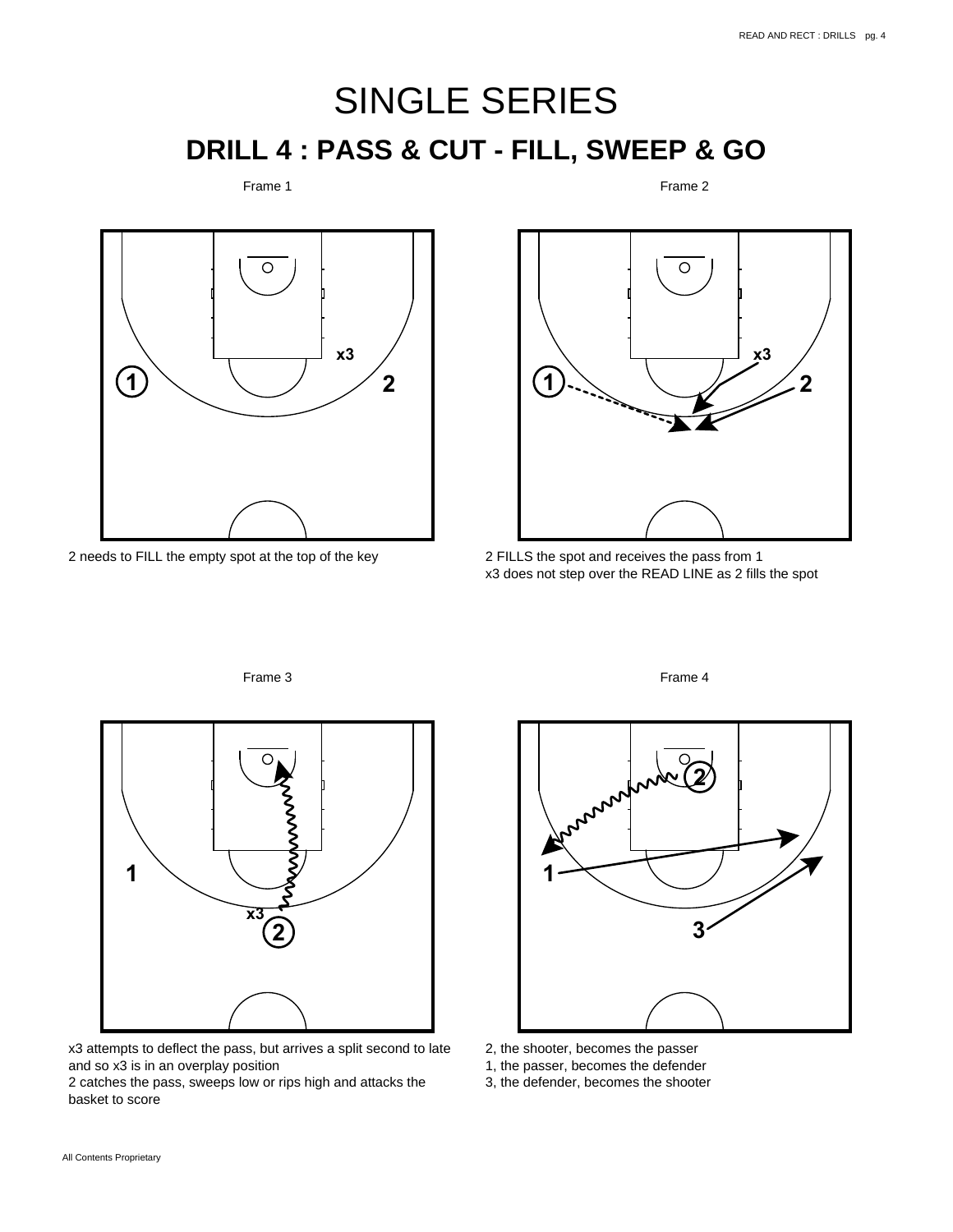# SINGLE SERIES **DRILL 5 : FEED THE POST & CUT - LAKERS CUT**

Frame 1

Frame 2



1 feeds 3 in the POST



1 chooses to LAKER CUT LOW or HIGH





3 bounce passes to 1 for the lay-up

Frame 4



1 becomes the POST 2 to perimeter offense 3 to perimeter defense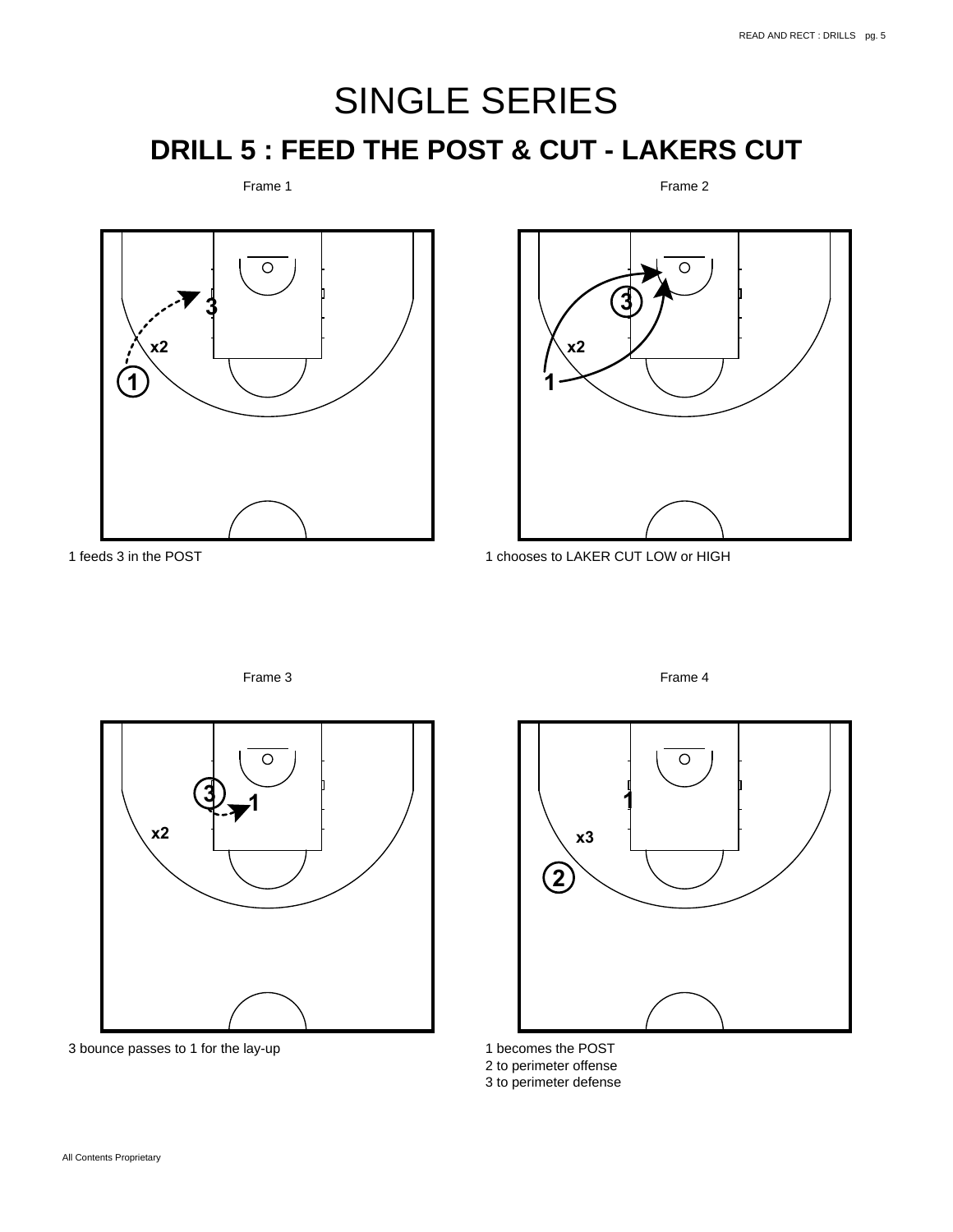# SINGLE SERIES **DRILL 08 : CIRCLE MOVE - PITCH OR DISH**

Frame 1

Frame 2



drives NORTH/SOUTH right around an imaginary defender



and 3 circle move to the right

Frame 3



 chooses the PITCH to 2 for the shot or the DISH to 3 for the lay-up



Frame 4

stays in the corner

becomes the wing

rebounds and starts the drill as the penetrator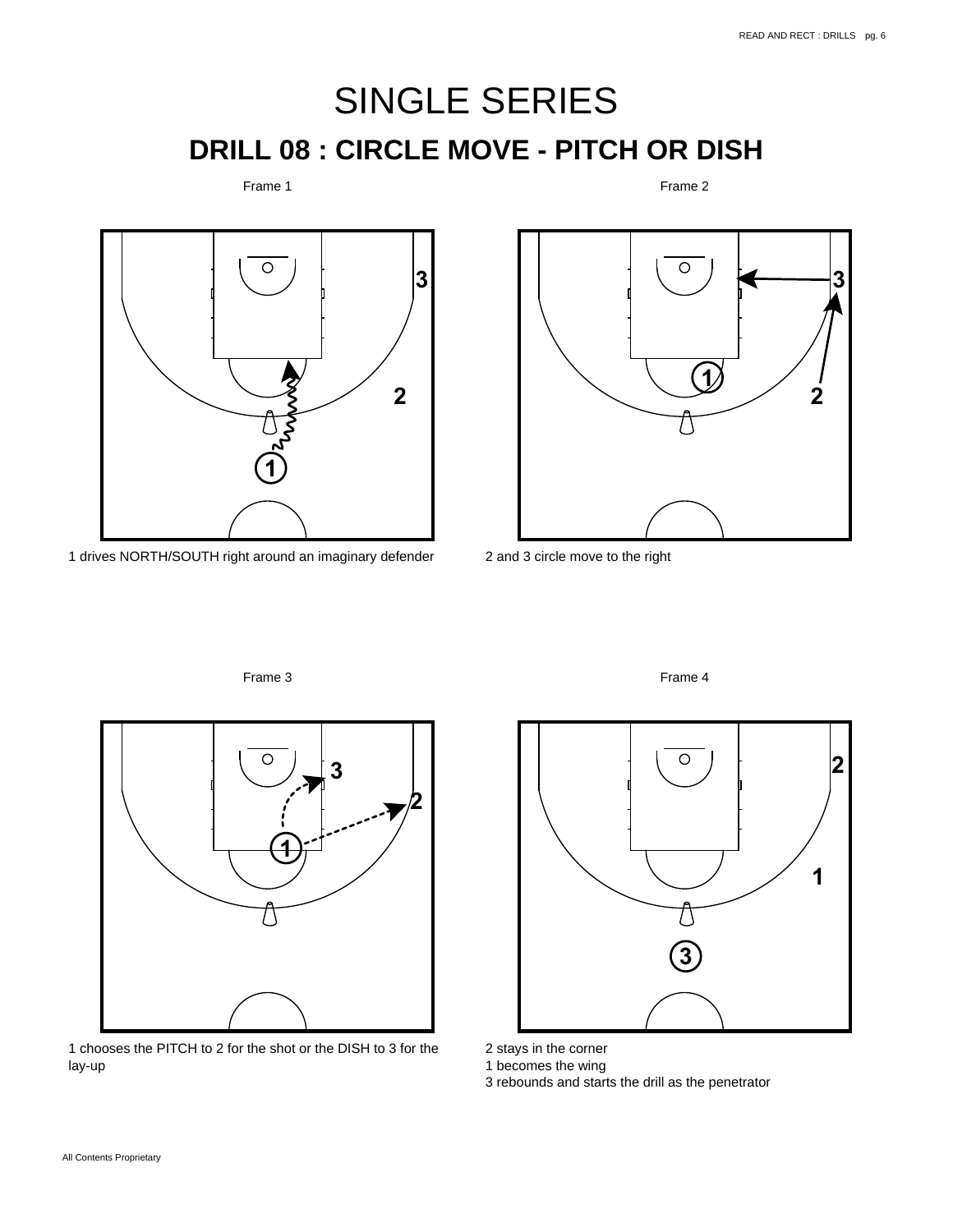# SINGLE SERIES **DRILL 7 : CIRCLE MOVE - NATURAL PITCH**

Frame 1

Frame 2



1 drives NORTH/SOUTH right around an imaginary defender





1 drives NORTH/SOUTH right around an imaginary defender





2 and 3 circle move to the right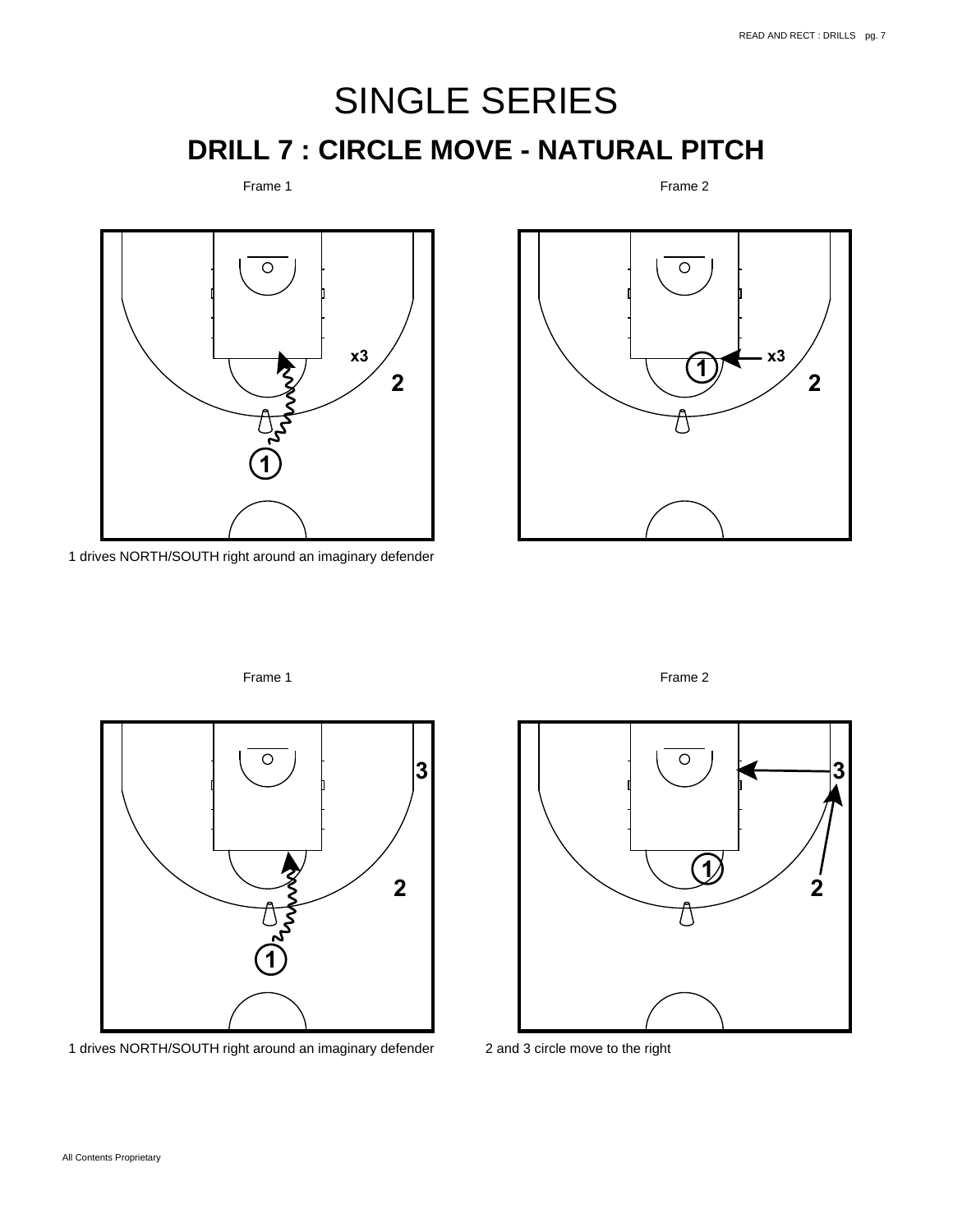# SINGLE SERIES **DRILL 08 : CIRCLE MOVE - PITCH OR DISH**

## Frame 3

Frame 4



 chooses the PITCH to 2 for the shot or the DISH to 3 for the lay-up



stays in the corner

becomes the wing

rebounds and starts the drill as the penetrator



drives NORTH/SOUTH left around an imaginary defender



Frame 2

and 3 CIRCLE MOVE left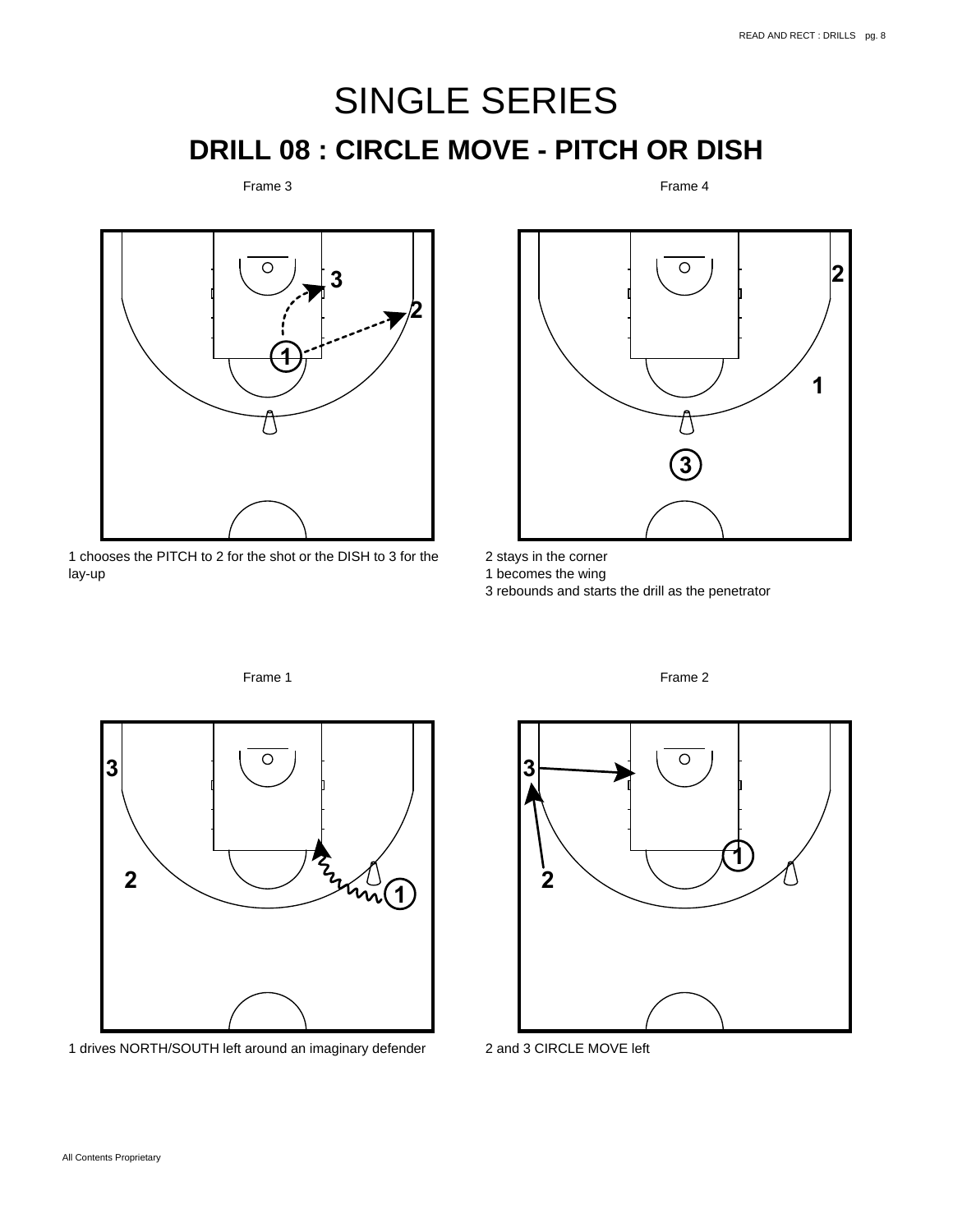## SINGLE SERIES

## **DRILL 09 : CIRCLE MOVE - PITCH OR DISH CROSS-COURT**

### Frame 3

Frame 4



 chooses the PITCH to 2 for the shot or the DISH to 3 for the lay-up

Frame 1



stays in the corner

becomes the wing

rebounds and starts the drill as the penetrator



 drives NORTH/SOUTH right around an imaginary defender circle moves to the SAFETY VALVE



Frame 2



REVERSE pivot (sealing x3 behind) and passes to 2 for the shot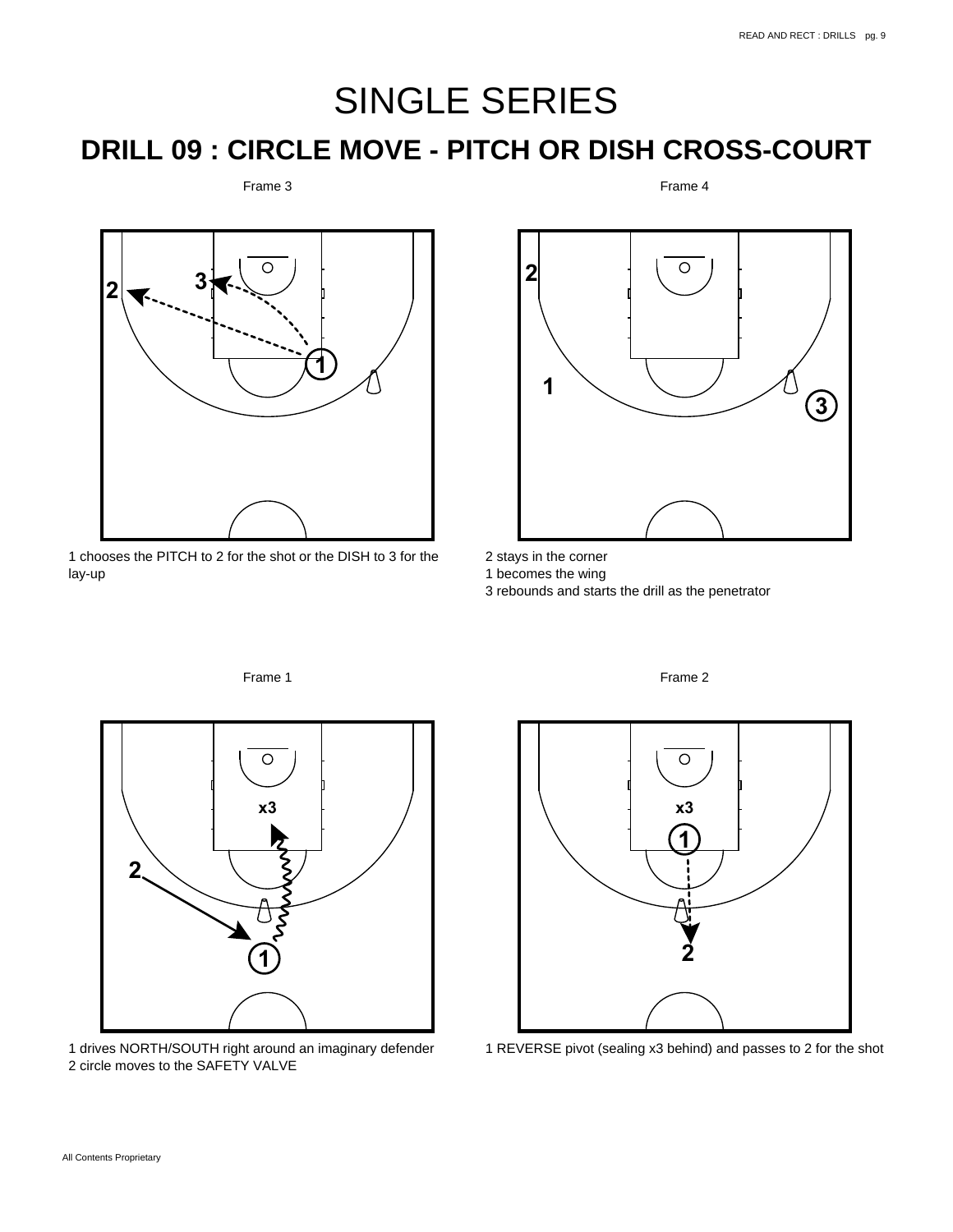# SINGLE SERIES **DRILL 10 : CIRCLE MOVE - SAFETY VALVE**

Frame 3

Frame 4



x3 fights over to contest the shot (close ot the shooter)



1 stays in the lane and becomes the defender 2 remains at the top of the key to become the penetrator 3 rotates to the wing to become the next shooter



Frame 1

1 RANDOMLY drives NORTH/SOUTH right or left around an imaginary defender 2 and 3 CRICLE MOVE

 $\circ$ **1**

**2**



1 chooses to PITCH to 2 for the shot or to REVERSE PIVOT and pass to 3 for the shot in the diagram, 2 takes the shot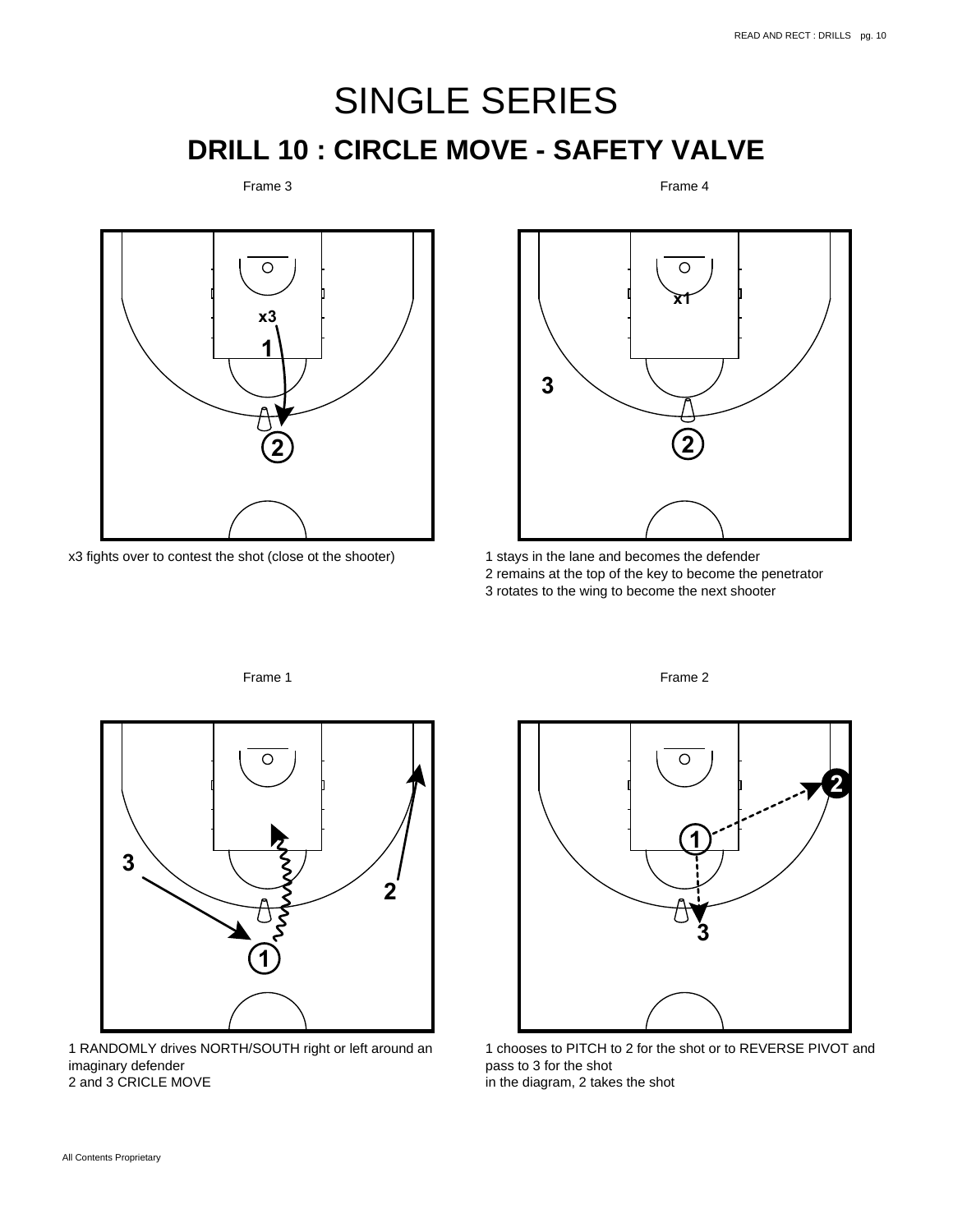## SINGLE SERIES **DRILL 11 : CIRCLE MOVES - NATURAL PITCH OR SAFETY VALVE**

Frame 3



since 2 took the shot, 2 starts at the top as the penetrator this will ensre that 2 will not shoot twice in a row 2 randomlu drives NORTH/SOUTH left or right 3 and 1 CIRCLE MOVE



2 chooses to PITCH to 3 for the shot or to REVERSE PIVOT and pass to 1 for the shot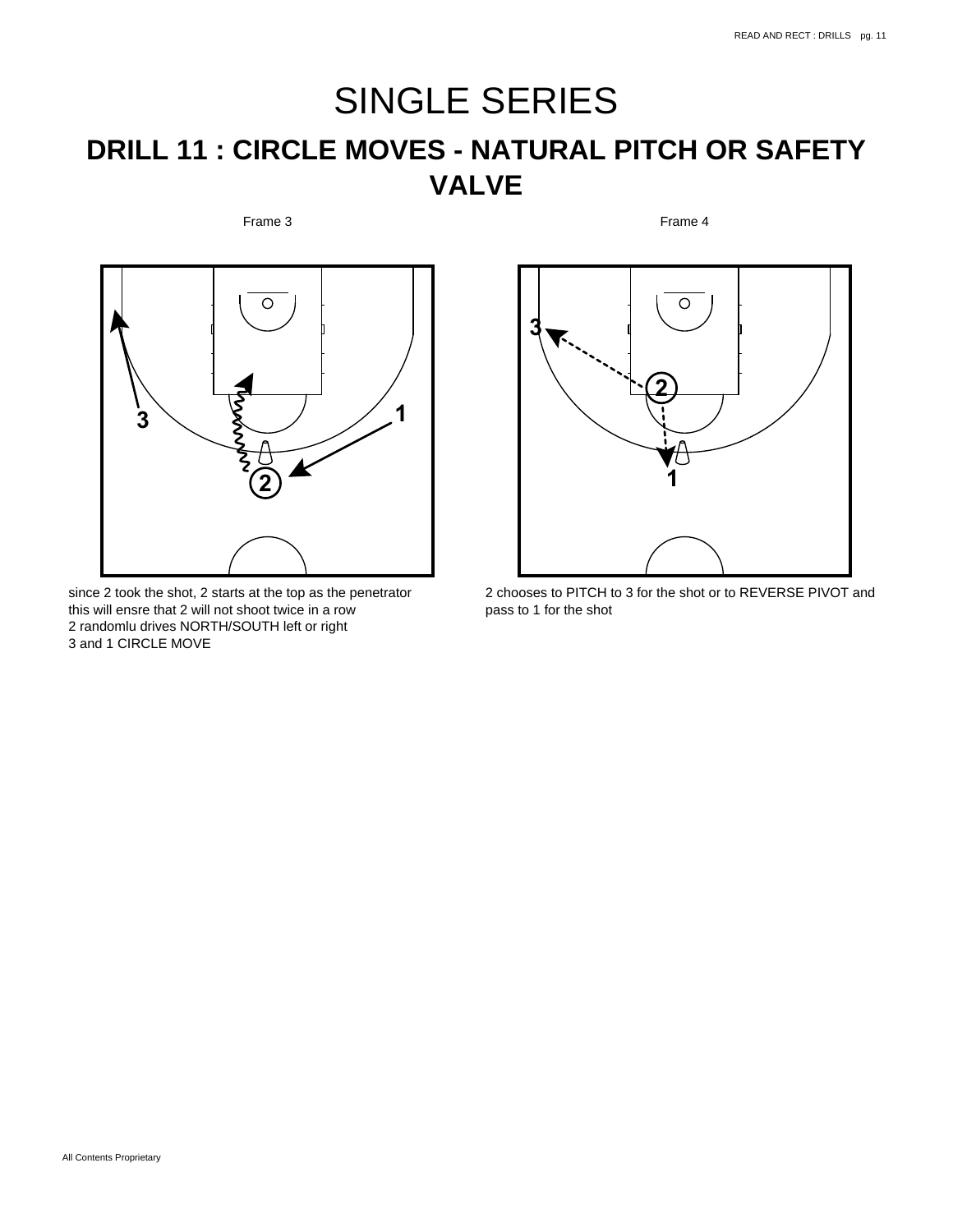# SINGLE SERIES **DRILL 12 : BASIC POST SLIDES - BALL-SIDE DRIVE**

### Frame 1

Frame 2



1 drives into the lane BELOW the post post defender x3 stops the drive post player 2 SLIDES UP to the elbow



1 passes to 2 for the shot a close-out from x3 is an optional addition

O **x3 2 1**

Frame 3

1 drives into the lane ABOVE the post post defender x3 stops the drive post player 2 SLIDES DOWN to the short corner



1 DISHES to 2 for the shot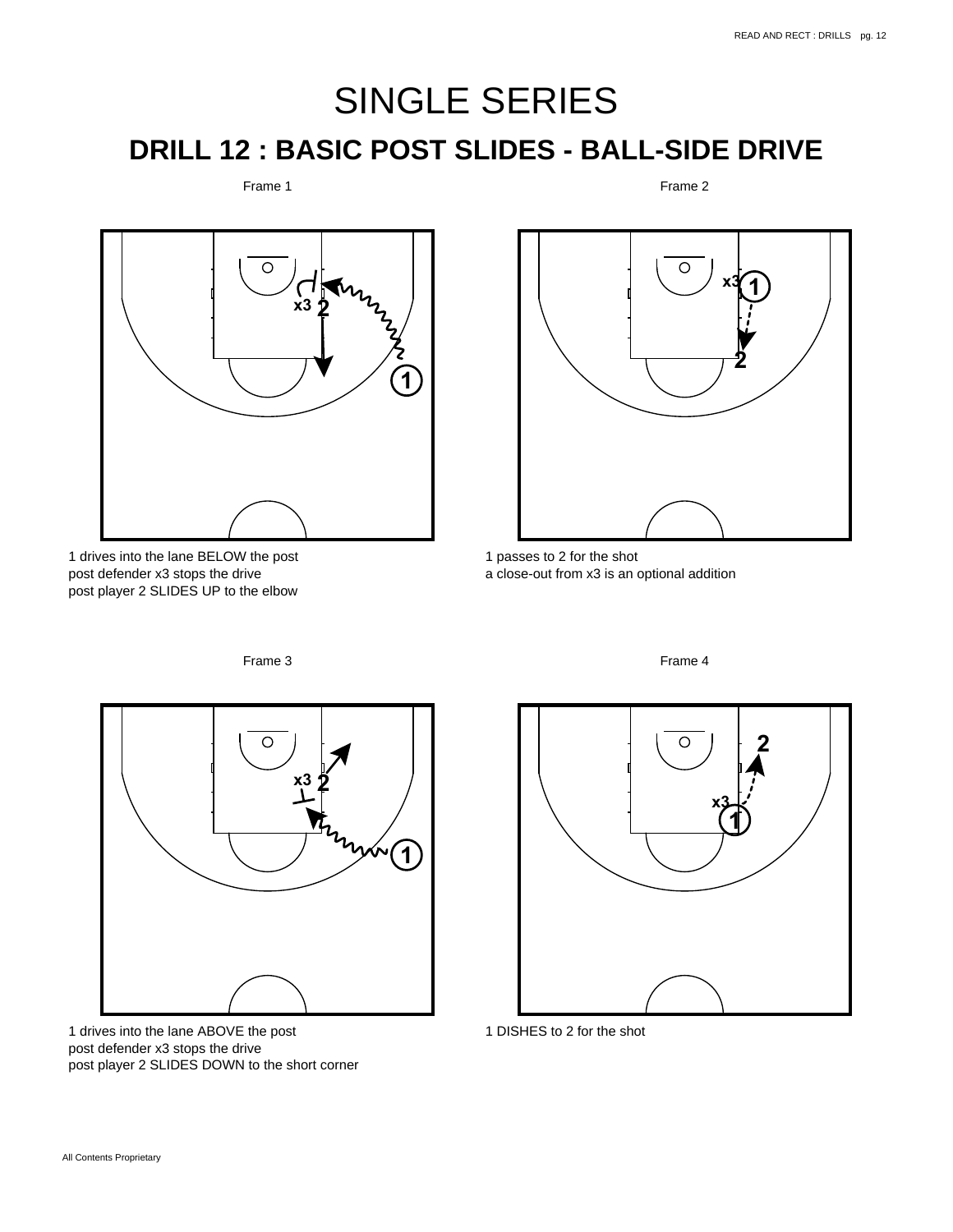## SINGLE SERIES **DRILL 13 : BASIC POST SLIDES - WEAK-SIDE DRIVE**

#### Frame 1

Frame 2



1 drives into the lane BELOW the post post defender x3 stops the drive post player 2 SLIDES UP to the elbow



1 passes to 2 for the shot a close-out from x3 is an optional addition

Frame 3



1 drives into the lane ABOVE the post post defender x3 stops the drive post player 2 SLIDES DOWN to the short corner



1 DISHES to 2 for the shot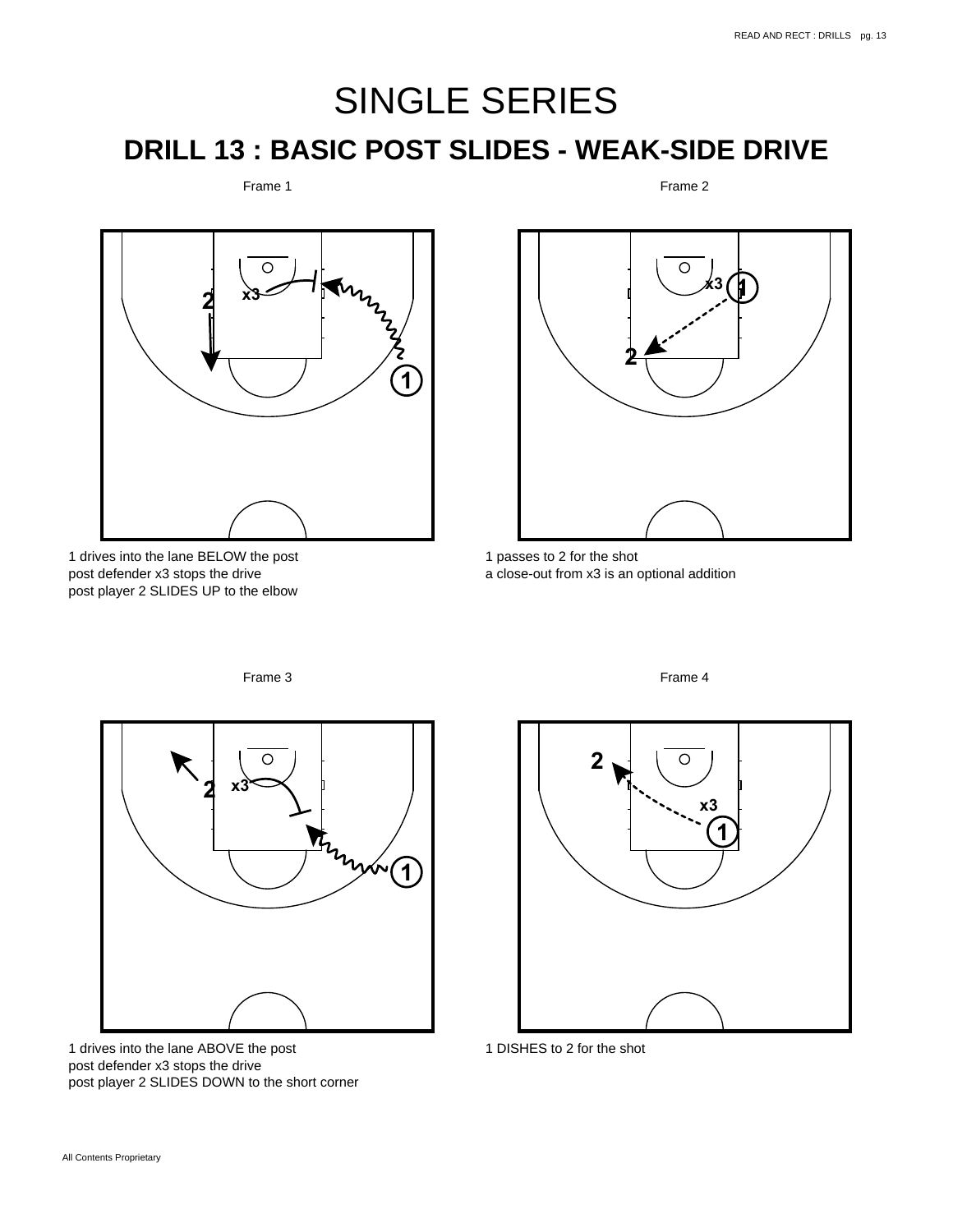# SINGLE SERIES **DRILL 14 : BASIC POST SLIDES - TOP DRIVE**

Frame 1

Frame 2



1 drives into the lane ABOVE the post post defender x3 stops the drive post player 2 SLIDES DOWN to the short corner



1 DISHES to 2 for the shot

Frame 3



same goes when the psot is located at the other side

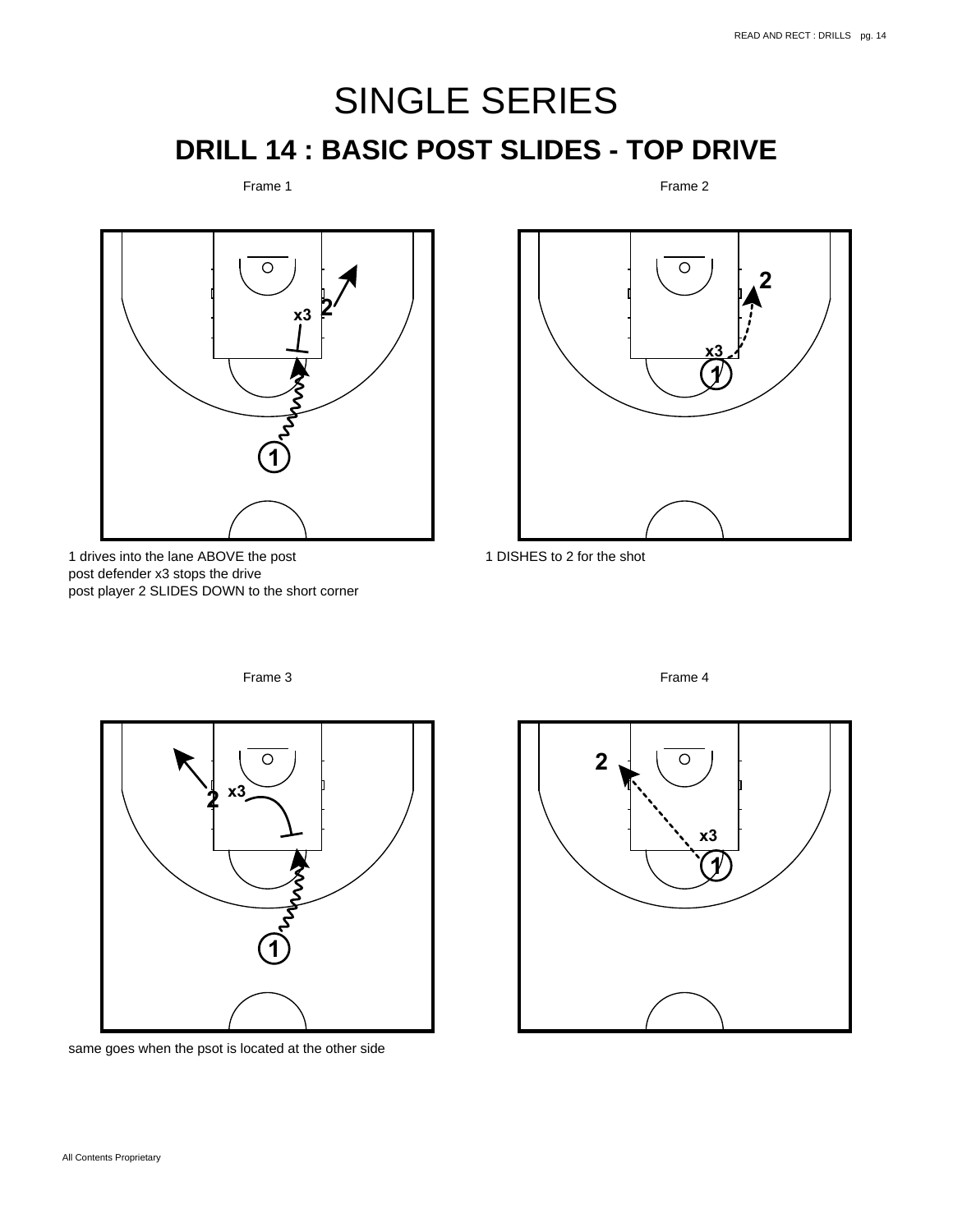**1**

## SINGLE SERIES

## **DRILL 15 : BASELINE DRIVES - CORNER COME BACK**

#### Frame 1

**2 x**3 **1**  $\sqrt{2}$ 

1 drives NORTH/SOUTH baseline around an imaginary defender

Frame 3



2  $\sqrt{x^3}$ 

by habit, 2 ight staart to cricle move to the wing x3 stops the drive (help defense) and attempts to draw the charge 1 must avoid the charge by shifting toward the baseline

Frame 2



2 must COME BACK to fill the natural pitch 1 pitches behind the backboard to 2 for the shot a close-ot from x3 is an option



- 1 becomes the next shooter
- 2, the shooter, becomes the defender
- 3, the defender, becomes the baseline driver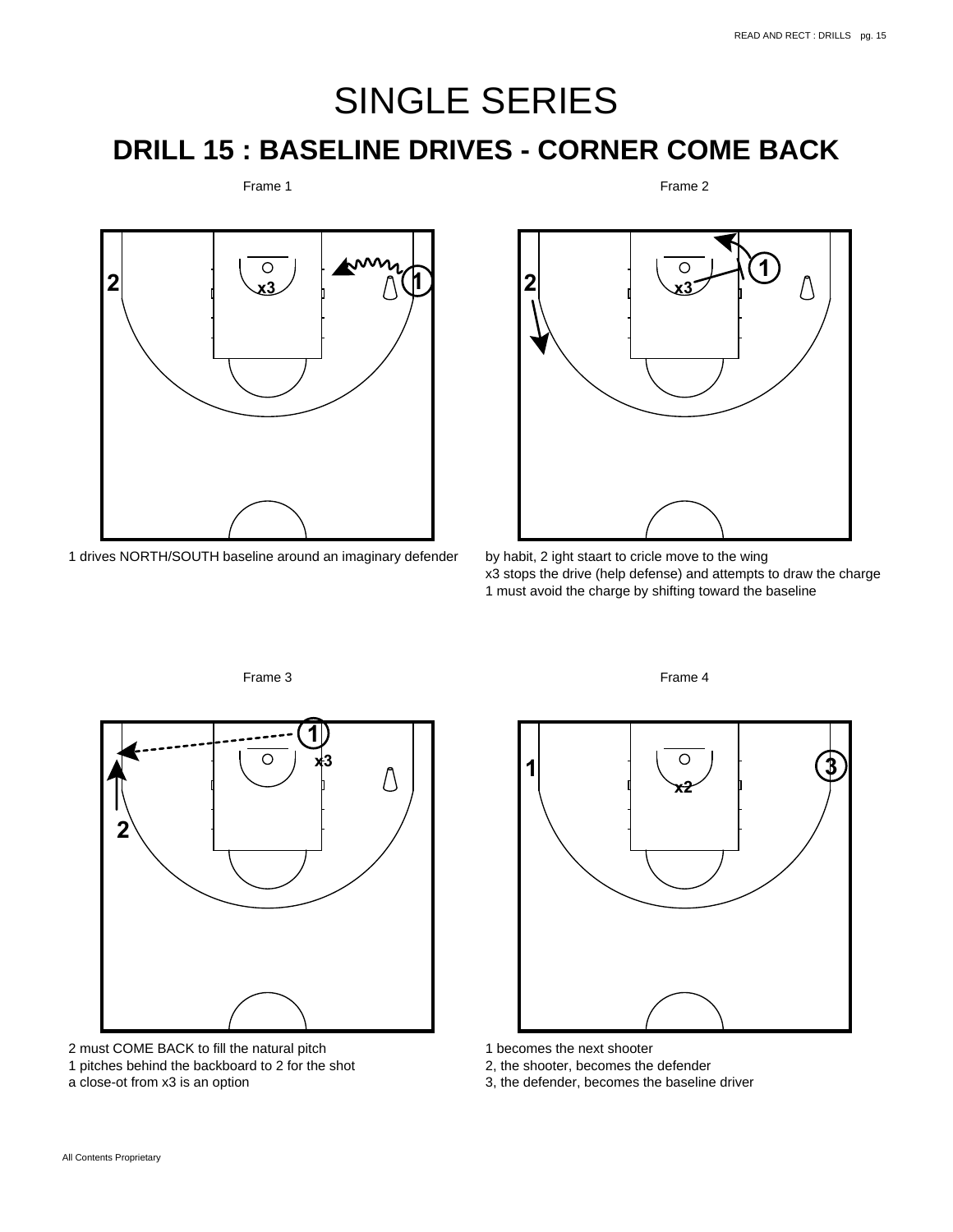# SINGLE SERIES **DRILL 16 : BASELINE DRIVES - 45°OR 90°**

## Frame 1

Frame 2



in the diagram, the two cones are imaginary teammates filling otherwise empty spots

this could be a made a 5-player drill by replacing them with a 4 and 5 player



2-1 drives NORTH/SOUTH BASELINE 2 circle moves to the 90° window 3 circle moves to the 45° window



1 chooses to pass to 2 or 3 for the shot



Frame 4

2 becomes penetrator

3 rotates to the top of the key

1 rotates to the wing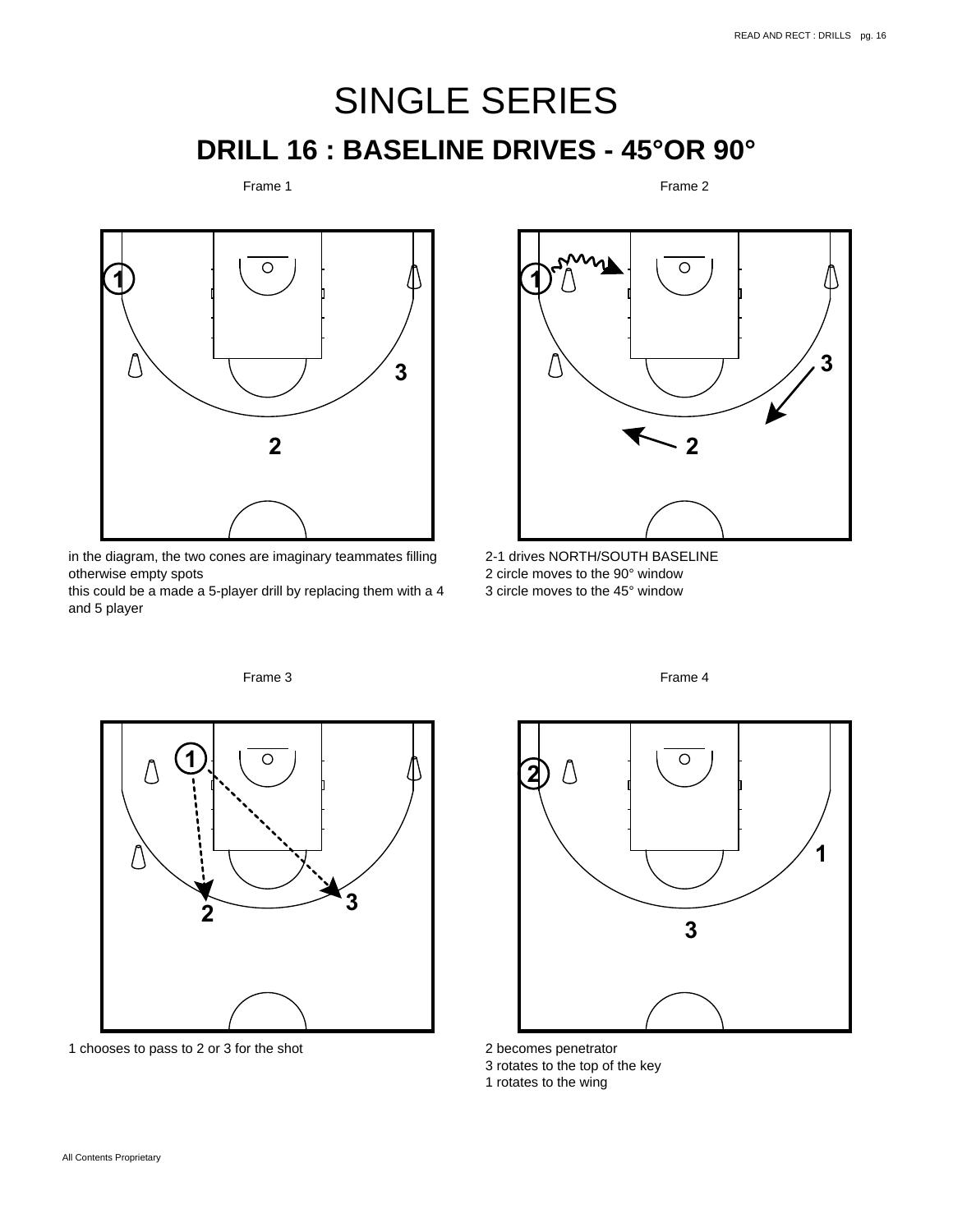## SINGLE SERIES **DRILL 17 : PIN & SKIP**

Frame 1

Frame 2



3 sets a PIN SCREEN on help side defender (cone)



2 slides to the corner to align the screen with the ball 1 makes the SKIP PASS to 2



Frame 3

either : 2 catches and SHOOTS or : 2 catches and FEEDS 3 seaaling 4 in the post



- 3, the screener, becomes passer
- 1, the passer, becomes shooter
- 2, the shooer, becomes screener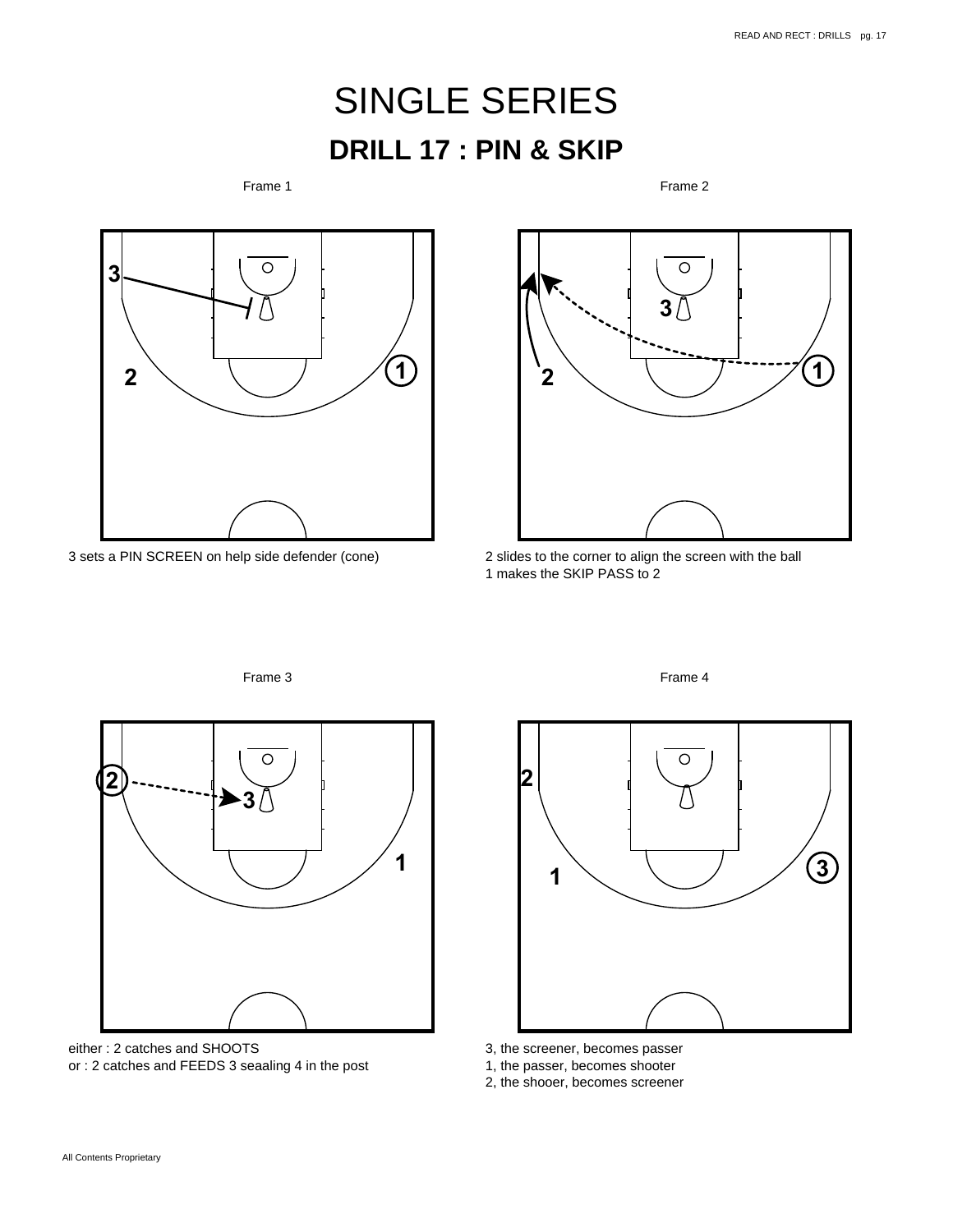## SINGLE SERIES **DRILL 18 : CRICLE REVERSE**

#### Frame 1

Frame 2



1 attempts a NORTH/SOUTH DRIVE right around x3 x3 wins the battle and arcs the drive away from the basket 2 circle moves right as trained



2 recognizes that the drive has failed and 1 is in trouble 2 CRICLE REVERSES to get open and relieve pressure on 1



Frame 3

2 catches and shoots





- 2, the shooter, becomes the penetrator
- 3, the defender, becomes the shooter
- 1, the penetrator, becomes the defender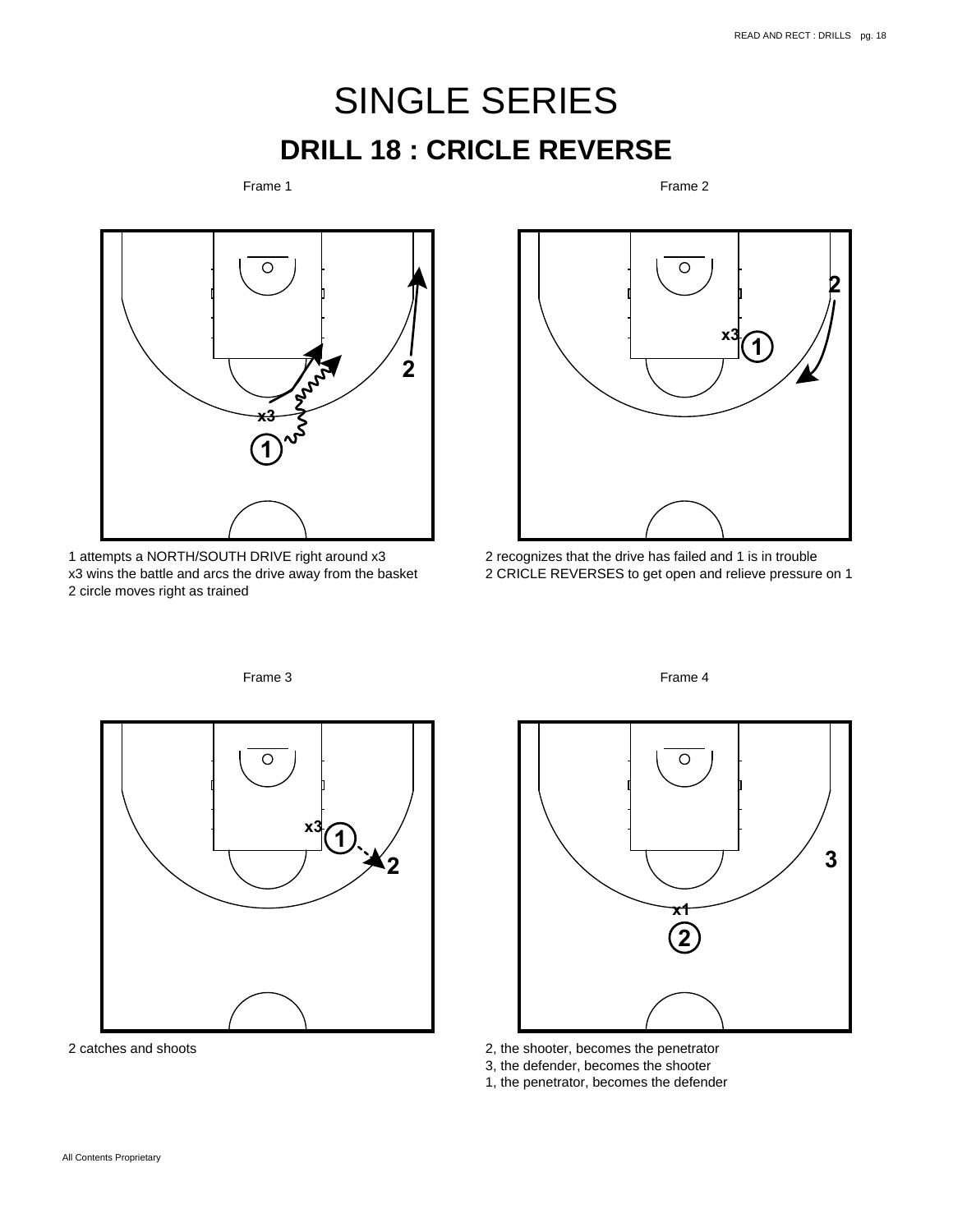**2**

# SINGLE SERIES **DRILL 19 : POST SCREENS**

Frame 1

Frame 2

Ο

**3**

**1**



2 passes to 1

2 basket CUTS 3 sets a SCREEN for 2

2 is not open for the lay-up





3 ducks in the lane off the tail of the cutter 1 feeds 3 for the post finish



- 2, the cutter, stays in the opposite post
- 1, the feeder, becomes the cutter on the oposite wing
- 3, the post, becomes feeder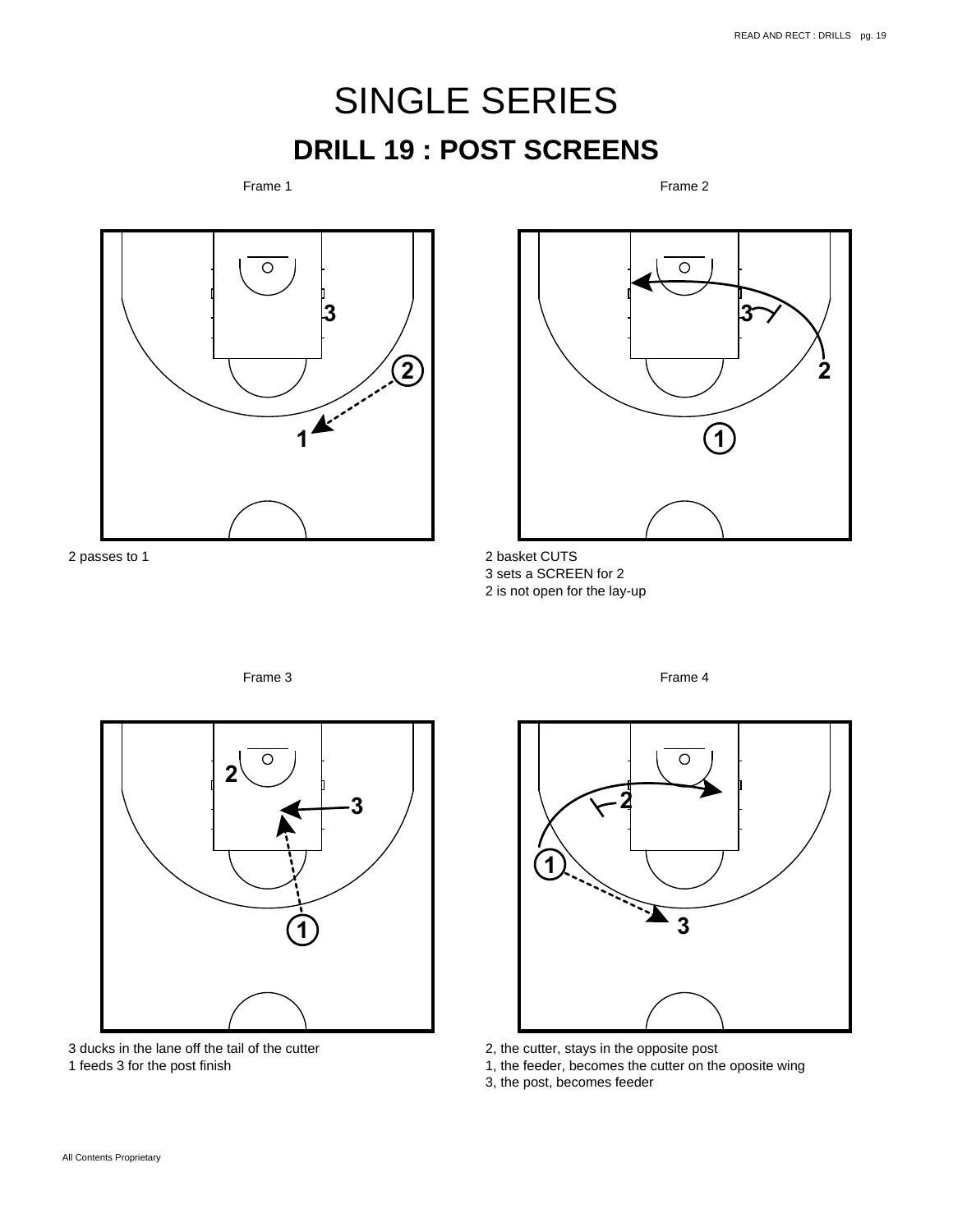## SINGLE SERIES **DRILL 20 : BACK SCREENS**

Frame 1

Frame 2



here we use the top three spots, but any perimeter spot can be used

Frame 3



1 basket CUTS before setting a BACK SCREEN for 3



either : 3 ses the back screen for a lay-up



ors uses the back screen to cut to the basket and 1 pops up for the shot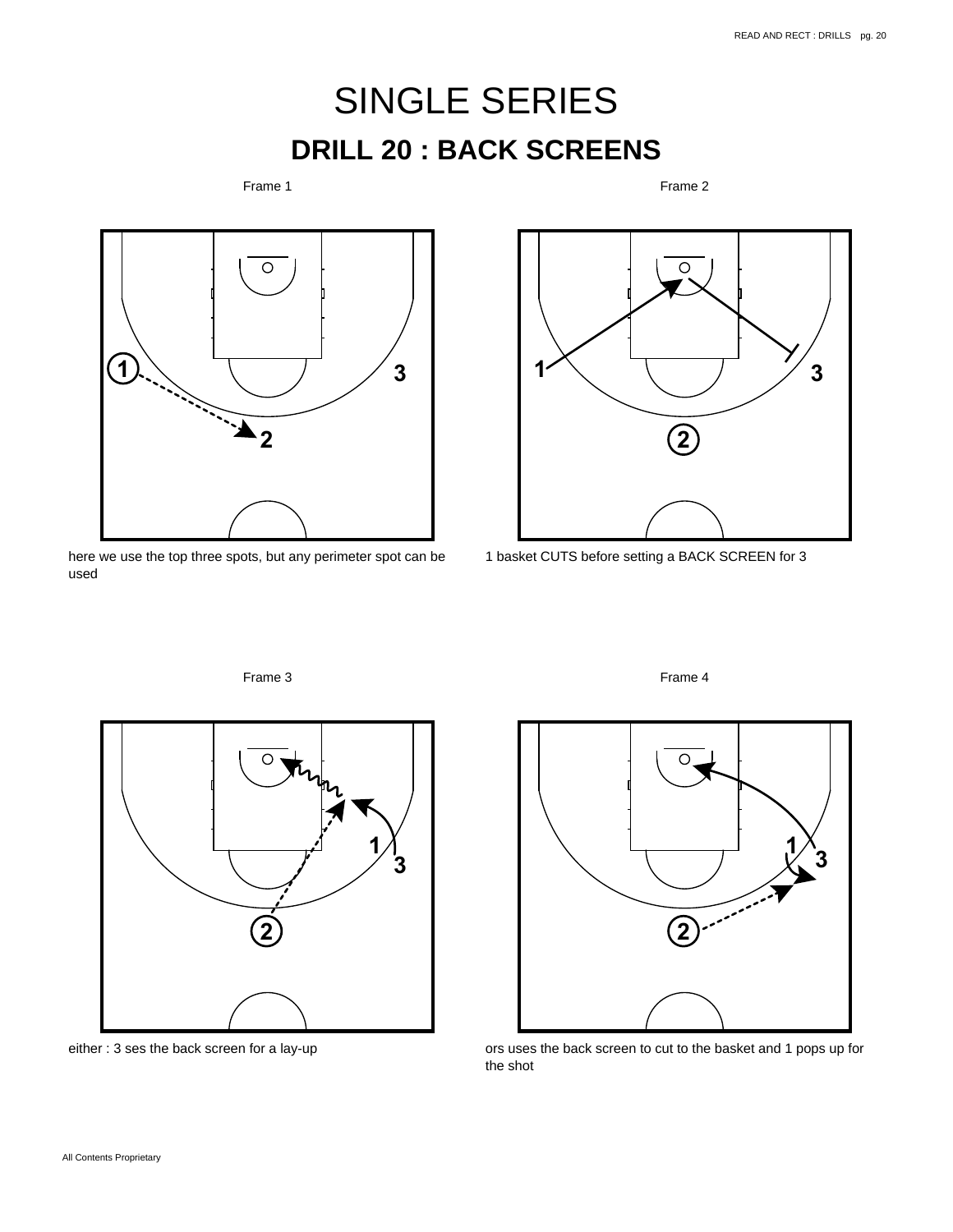# SINGLE SERIES **DRILL 21 : MULTIPLE SCREENS**

### Frame 1

Frame 2







 immediatly passes to 3 and basket cuts sets a BACK SCREEN on 4

Frame 3



sets a second back screen on 4

uses the first screen, then curls off the second for the shot



if 2 can set the second screen closer to the perimeter, then 4 can use both screens for a lay-up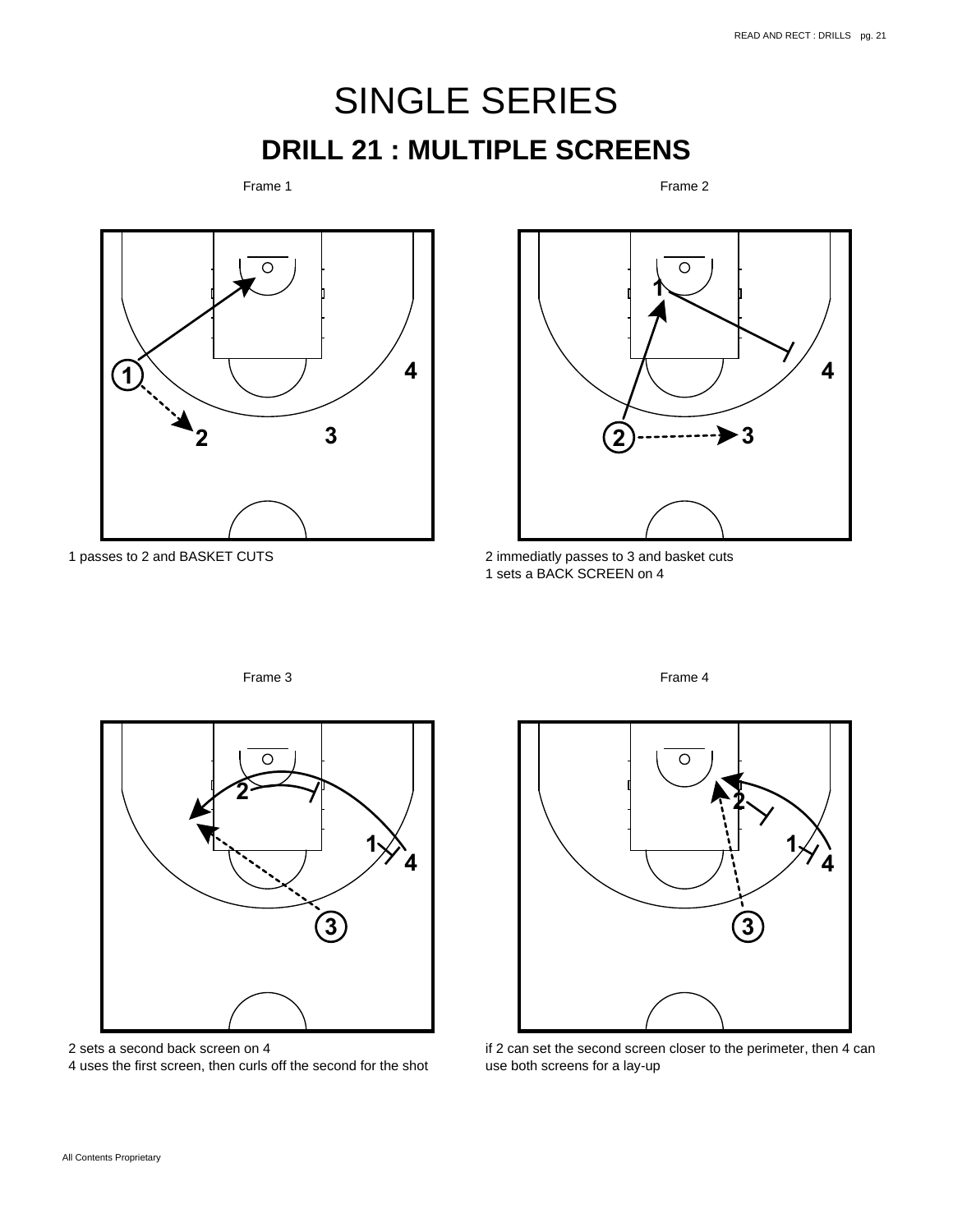# SINGLE SERIES **DRILL 22 : BALL SCREENS - REVERSE DRIBBLE**

Frame 1

Frame 2



1 REVERSE DRIBBLES (back up dribble)



3 responds by sprinting out of the post to set a BALL SCREEN





1 can use the screen in either direction 1 hits 3 rolling to the basket

Frame 4



1 becomes the post

2 starts the reverse dribble

3 defends the ball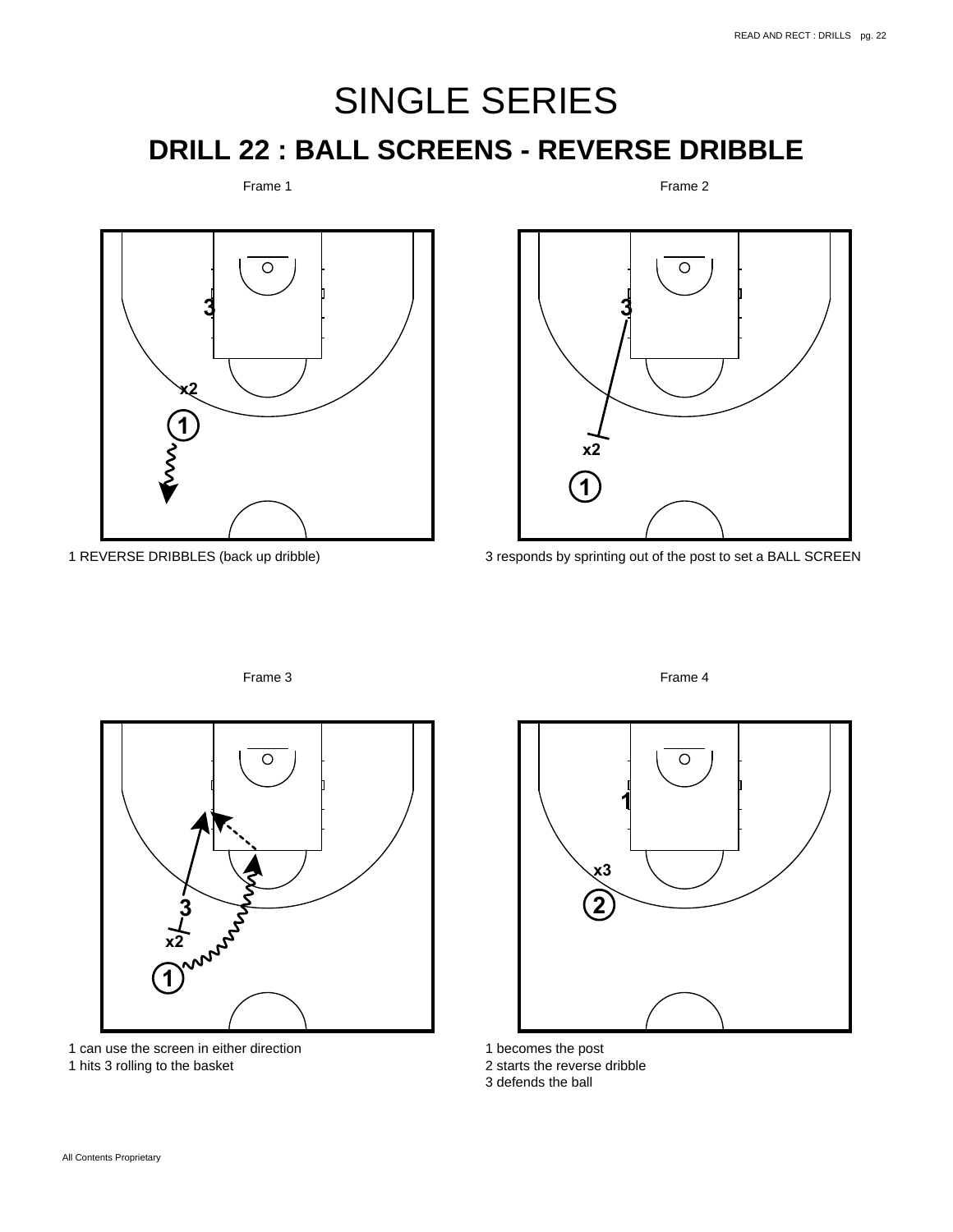## SINGLE SERIES **DRILL 23 : FEED THE POST & CUT E/W - X-CUT OR RELOCATE**

Frame 1

Frame 2



1 passes to 3 and relocates to the empty corner for the shot 2 fills the vacated spot



1 starts the drill again by feeding th post this time 1 X-CUTS by setting a screen for 2 before cutting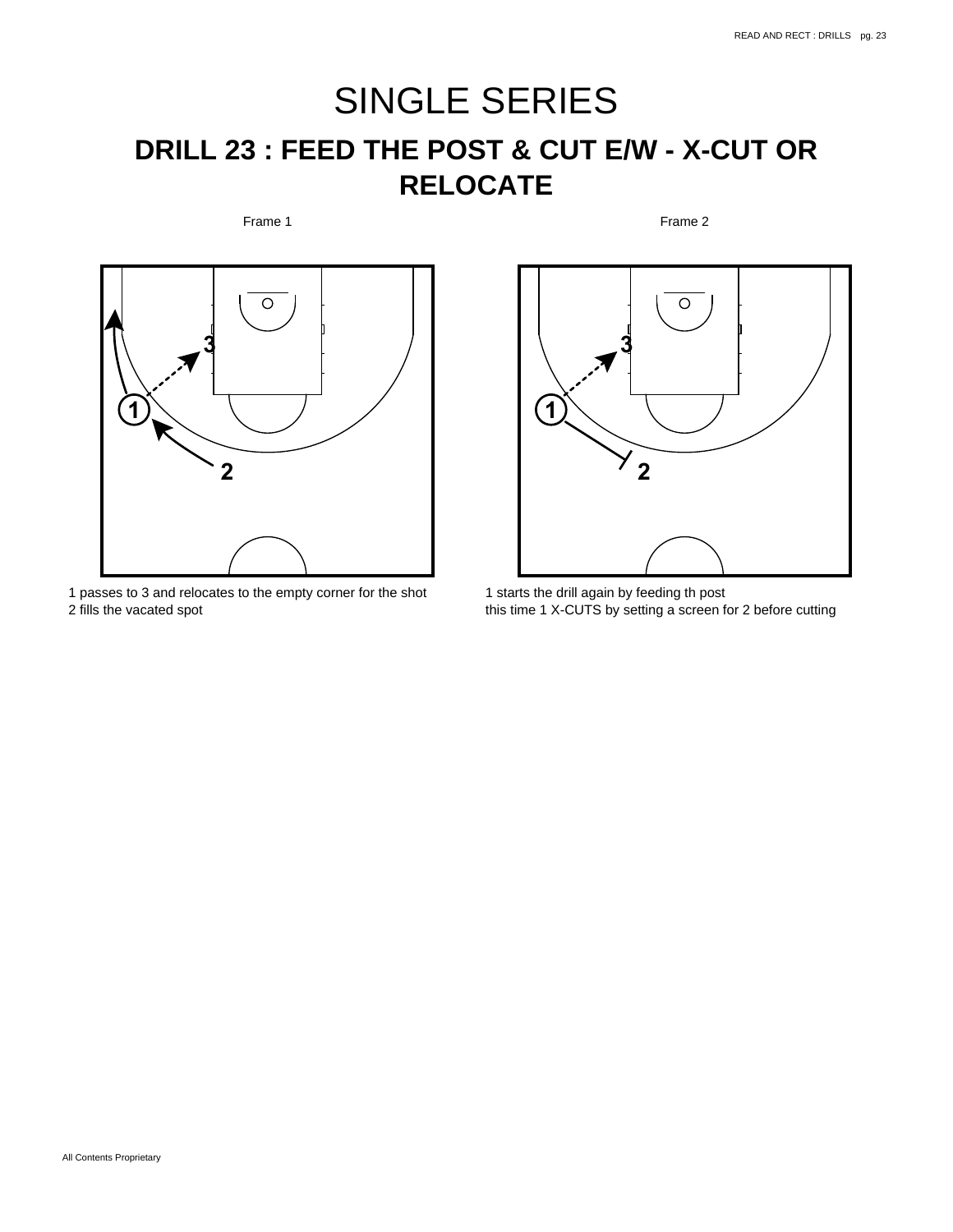## SINGLE SERIES **DRILL 23 : FEED THE POST & CUT E/W - X-CUT OR RELOCATE**

Frame 3

Frame 4



after the screen, 1 cuts to the basket for the lay-up replaces 1 on the wing



 starts the drill over rotates into the post

becomes the guard



passes to 2



Frame 2

 is sTOOD UP by the defender and so immediately abandons the cut to set a BACK SCREEN for 3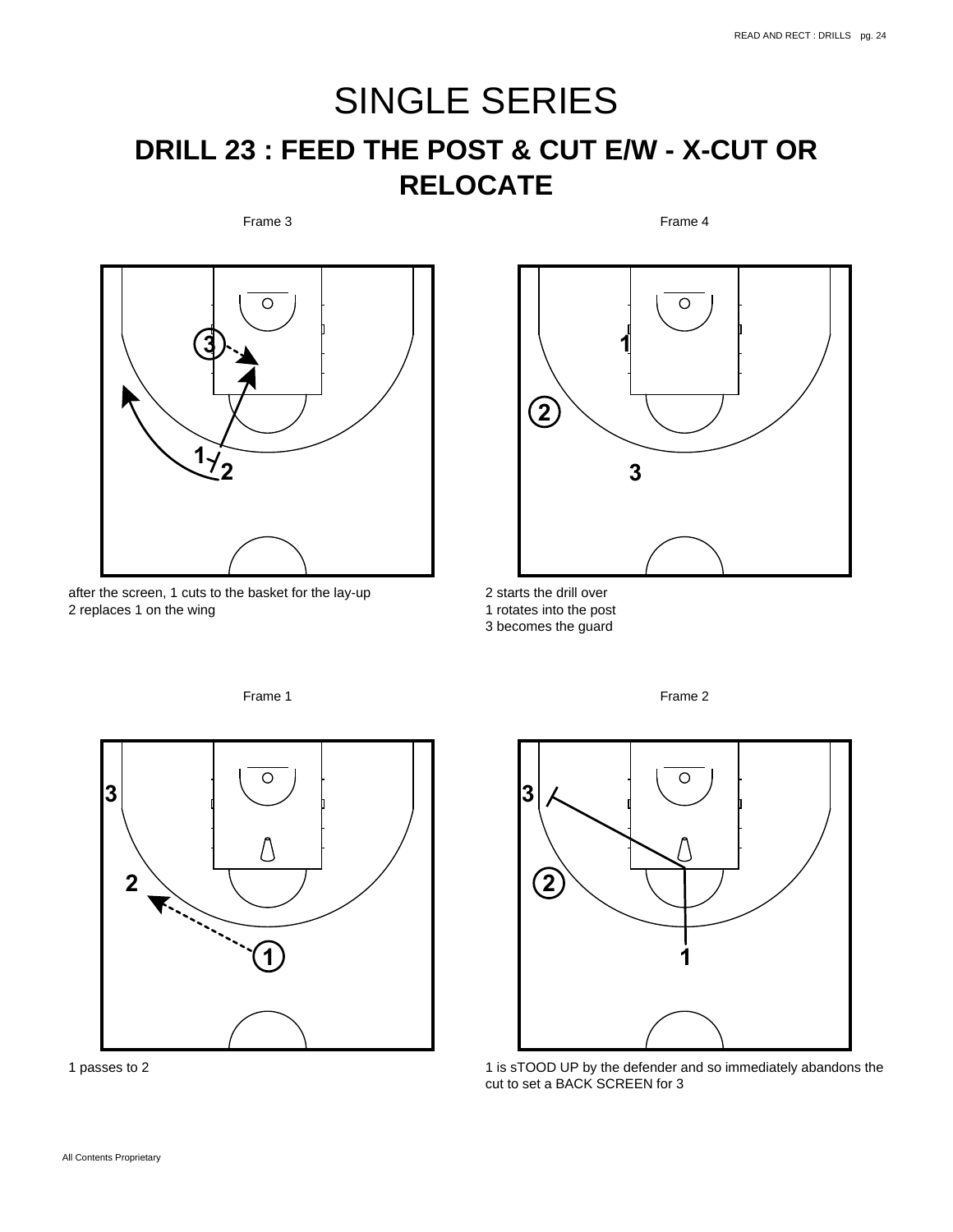## SINGLE SERIES **DRILL 24 : CORNERS**

Frame 3

Frame 4



hits 3 on the basket cut for the lay-up



 rebouds the lay-up and rotates to the point shifts to the corner fills the wing



 POWER DRIBBLES toward 2 fakes the basket cut to set up defender x3



Frame 2

 cuts outside of 1 and takes the HAND-OFF seals x3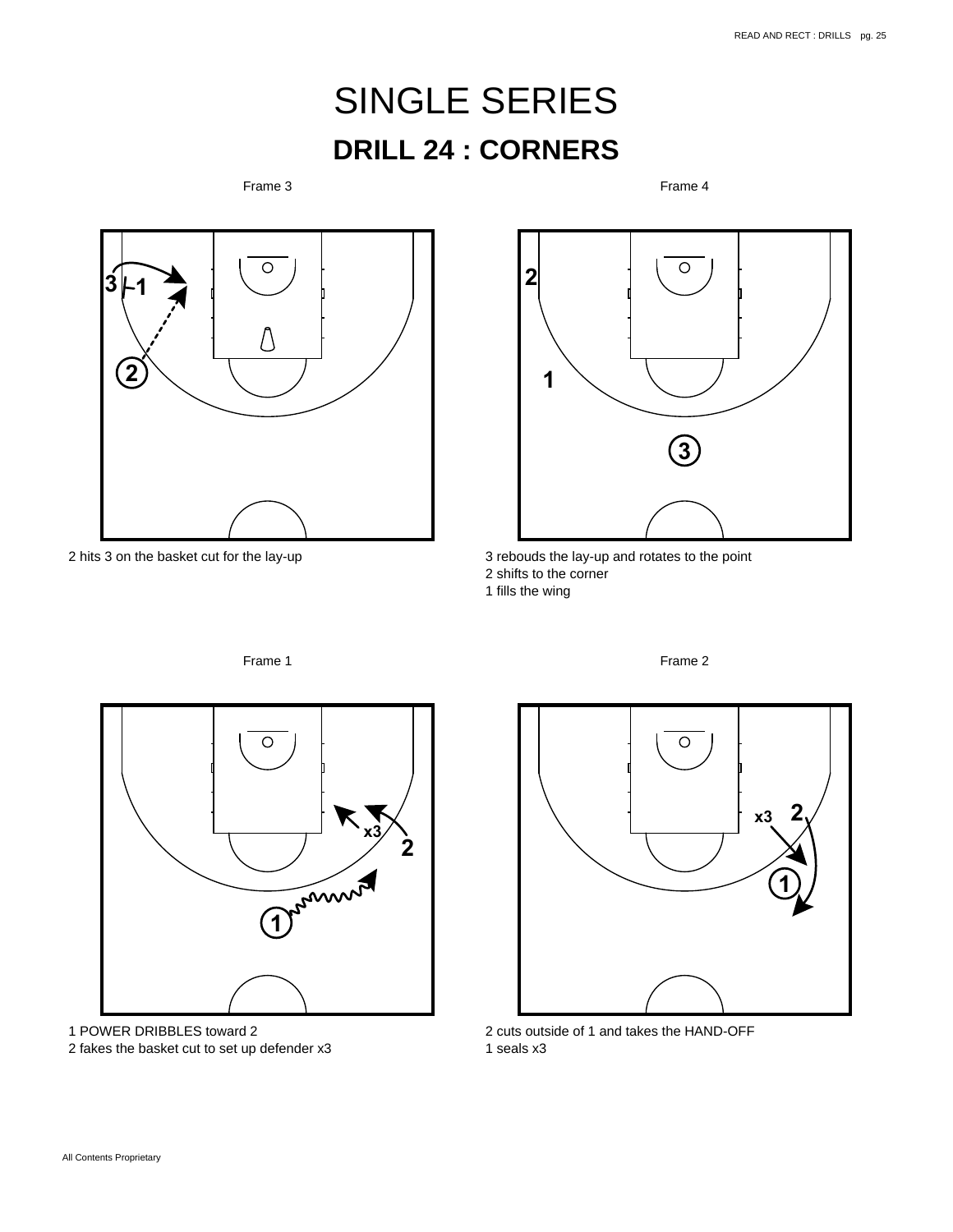## SINGLE SERIES **DRILL 25 : POWER DRIBBLE**

#### Frame 3

Frame 4



2 turns the corner on the dribble and passes to 1 rolling to the basket for the lay-up

Frame 1



- 2, the passer, becomes the power dribbler
- 1, the shooter, becomes the defender
- 3, the defender, becomes the offensive cutter



1 drives into the lane above the post

2 steps down to the short corner in a basic post slide



x3 slides with 2 to defend the short corner (no help defense on 1)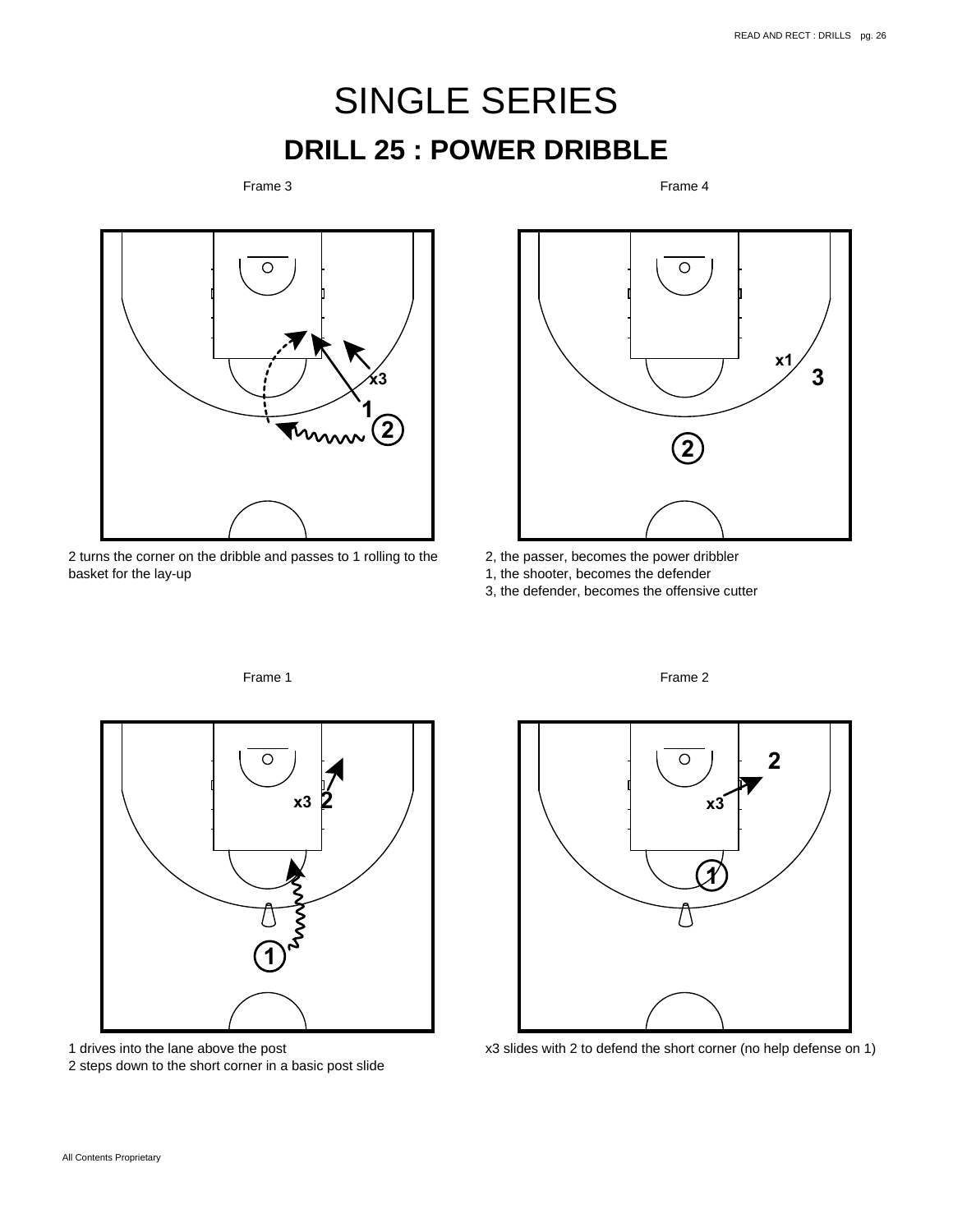# SINGLE SERIES **DRILL 26 : ADV POST SLIDES - REAR CUT**

## Frame 3

Frame 4



2 REAR CUTS to the goal and receives the pass from 1 for the lay-up

Frame 1



Sometimes 2 receives the pass under the goal and must finish on the opposite side of the rim



1 drives NOTH/SOUTH right around the imaginary defender



2 steps down to the short corner in a basic post slide x3 slides with 2 to defend the short corner (no help defense on 1)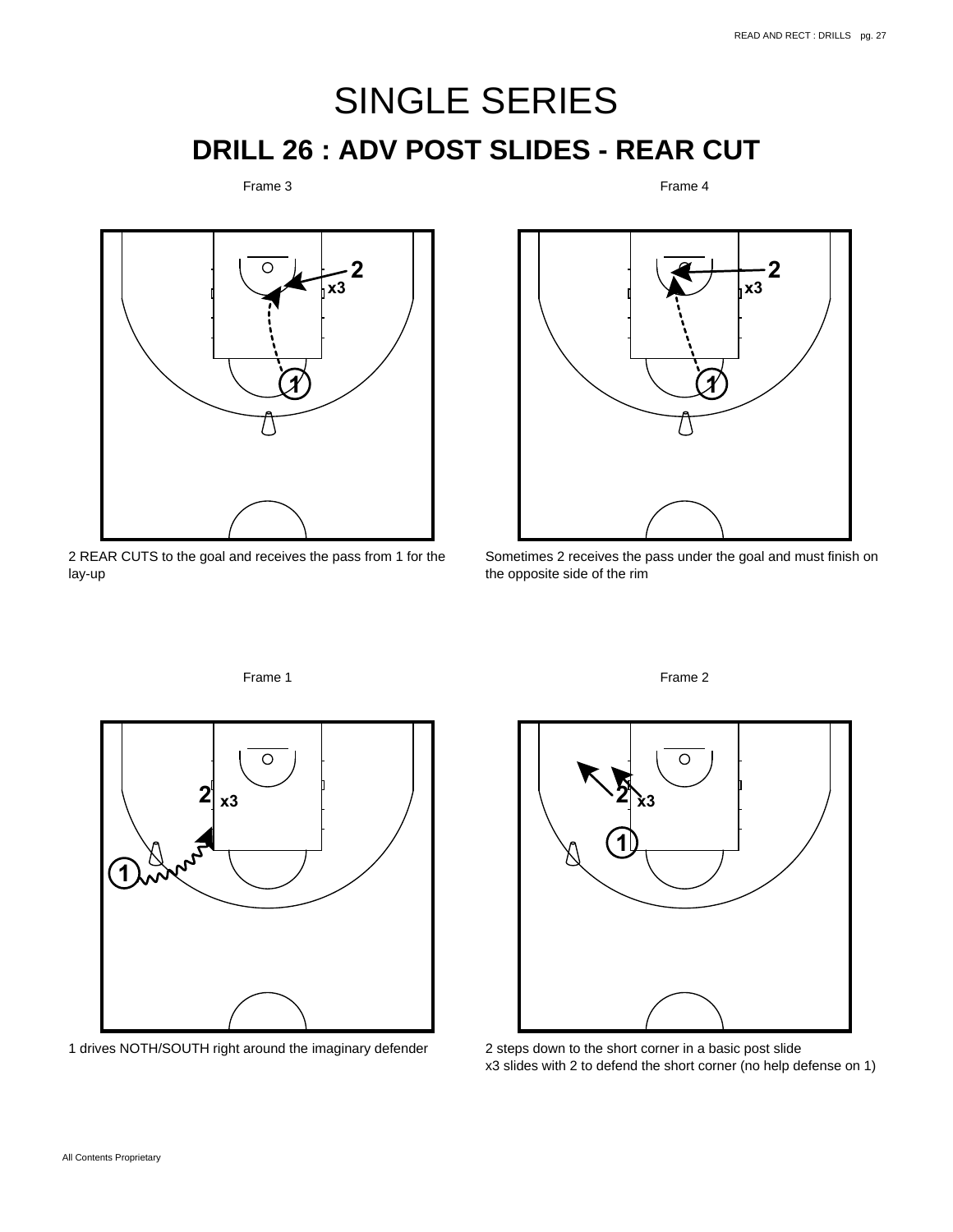# SINGLE SERIES

## **DRILL 27 : ADV POST SLIDES CIRCLE MOVE 1 POST**

#### Frame 3

Frame 4



is stopped in the lane

 continues the post slide using CIRCLE MOVEMENT to become the safety valve

Frame 1



reverse pivots and passes to 2 for the shot



 drives NORTH/SOUTH left around an imaginary defender and 3 step down first, the circle move left





 reverse pivots to pass back to 3 who is in the safety valve posts on the weak side

finishes the cut at the mid-post ball side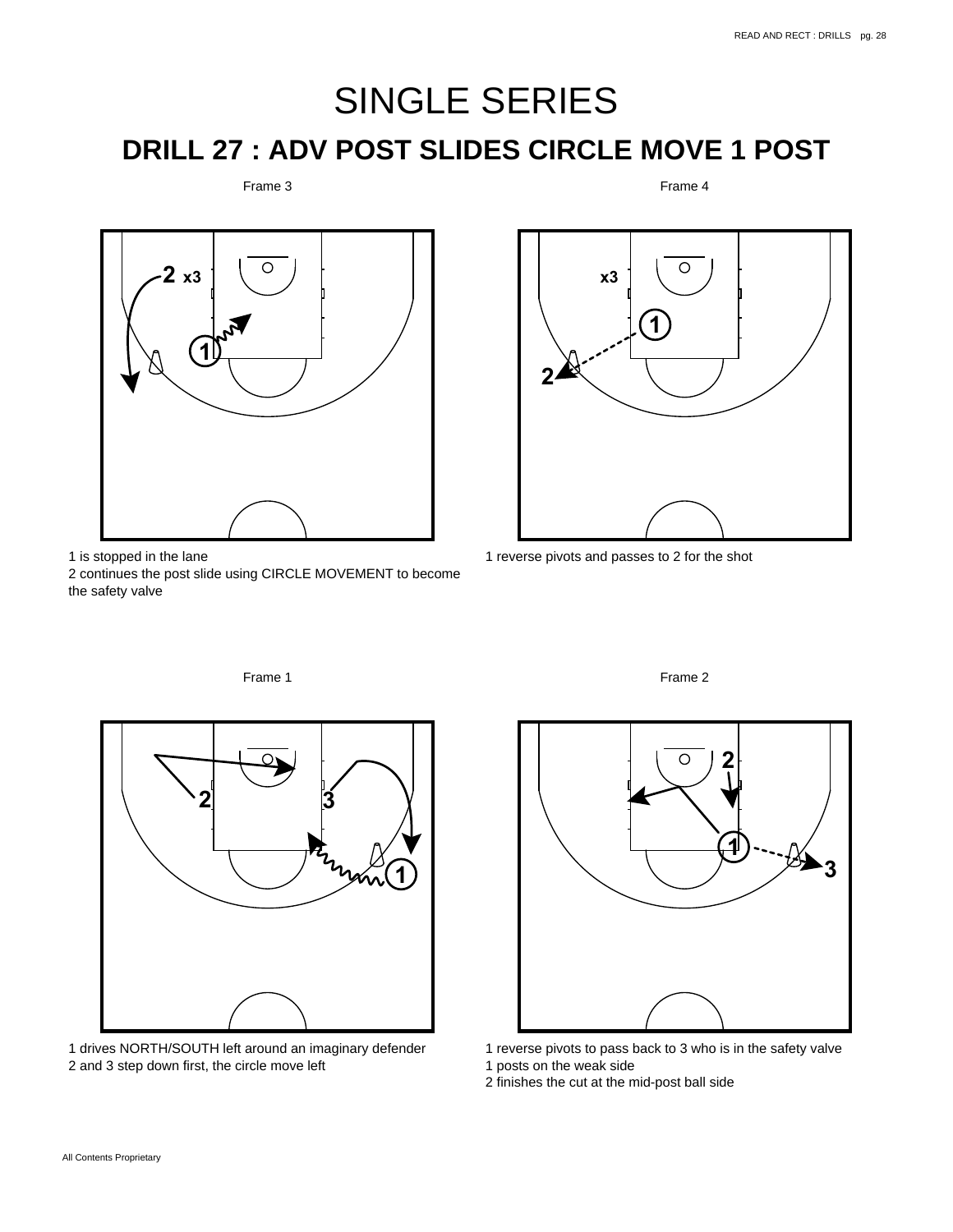# SINGLE SERIES

## **DRILL 28 : ADV POST SLIDES - CIRCLE MOVE 2 POSTS**

## Frame 3





the drill repeats itself from here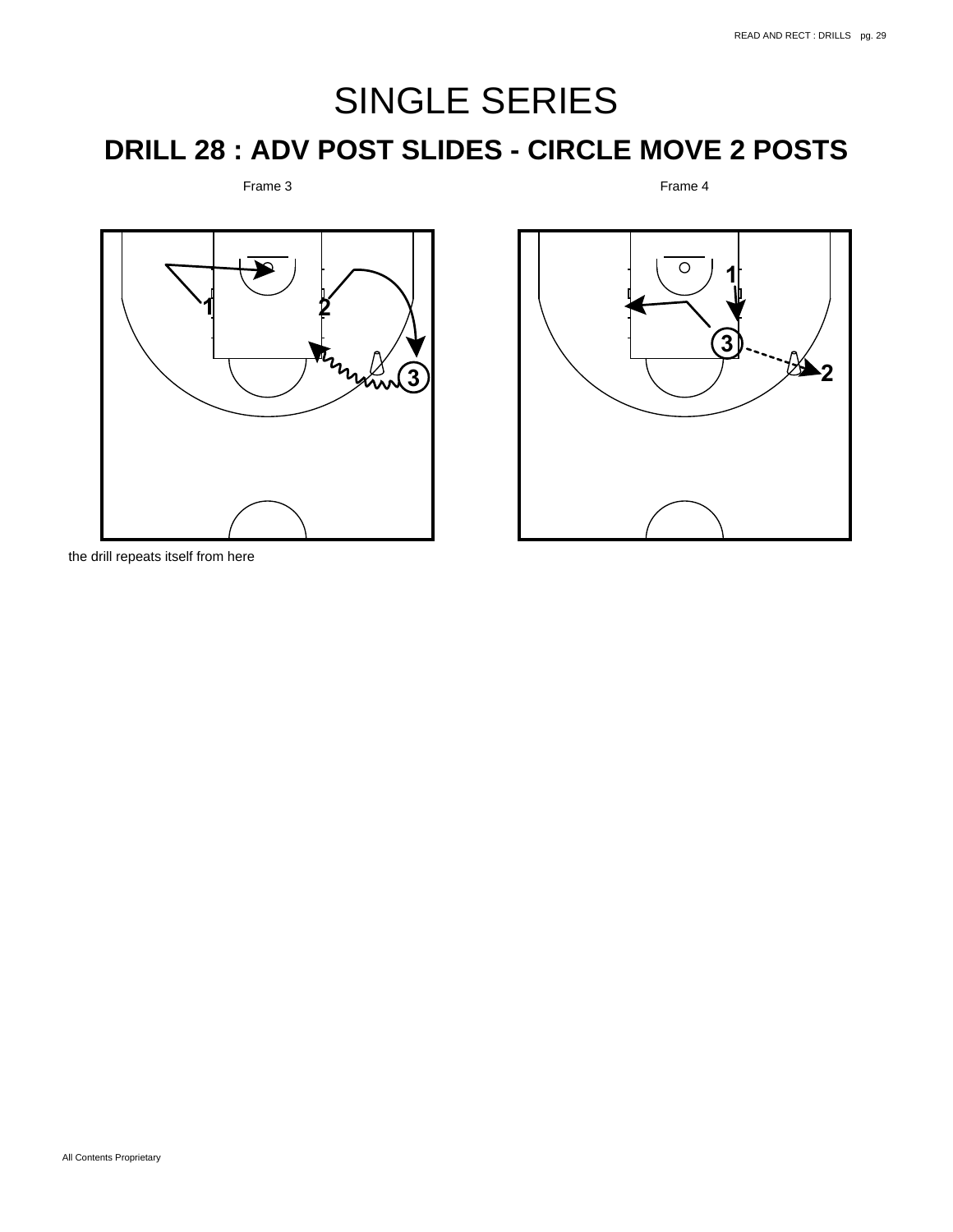## COMBO SERIES **Drill 29 : Circle Move + Baseline Drive**

#### Frame 1

Frame 2



 drives North/South right around an imaginary defender. and 3 cricle move one spot to the right.



 passes to 2 in the Natural Pitch chooses to fill the empty spot on the ball-side wing



Frame 3

drives North/South baseline

circle moves right

comes back to the corner

Frame 4



Either : 2 makes the Natrual Pitch to 3 for the shot Or : 2 Reverse Pivots and passes to 1 in the Safety Vavle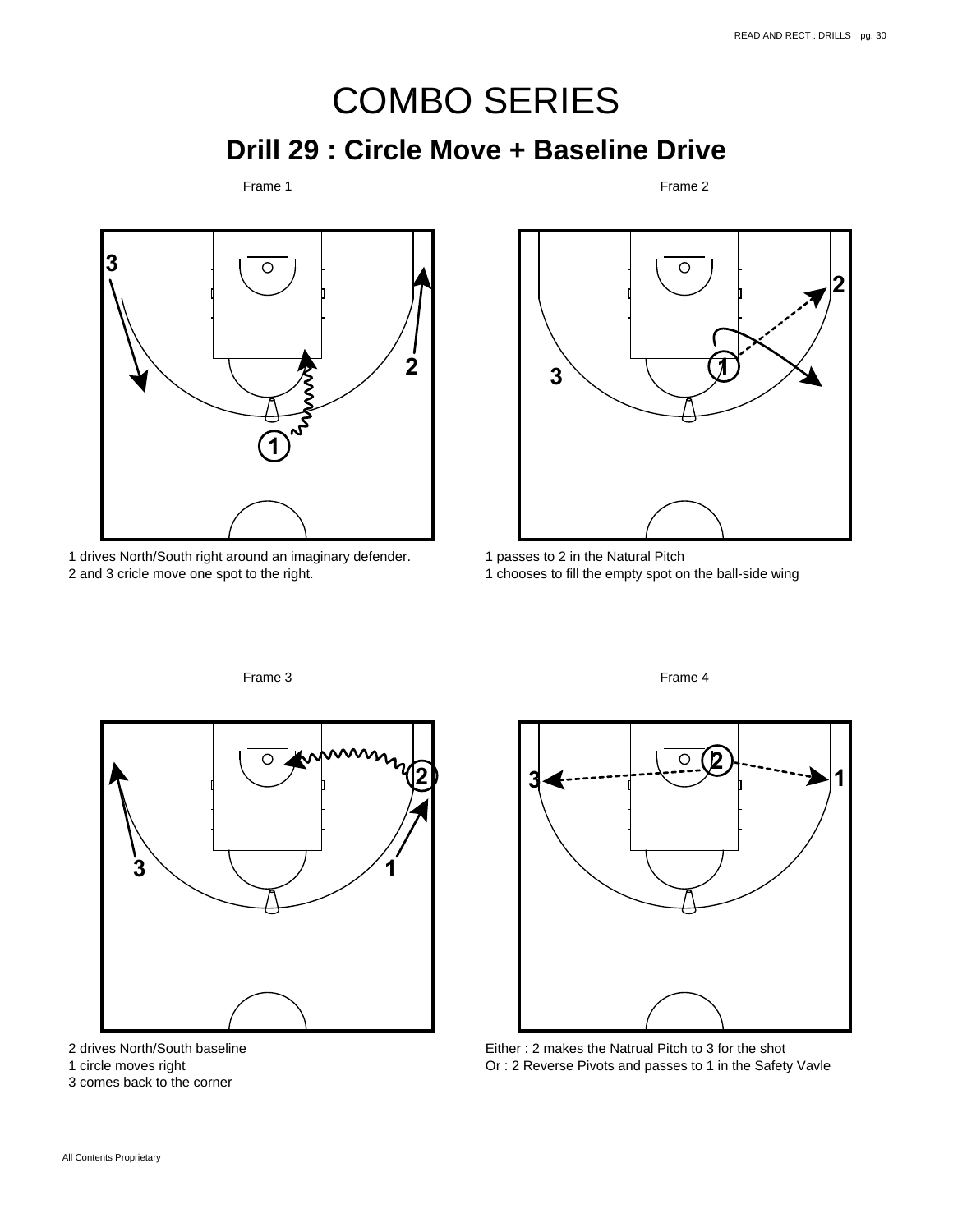## **Drill 30 : Circle Move + Baseline Drive + Cricle Move**

#### Frame 1

Frame 2



 drives North/South right around an imaginary defender. and 3 cricle move one spot to the right.

passes to 2 in the Natural Pitch



 chooses to fill the empty spot on the weak-side corner fills the empty wing ball-side



drives North/South baseline

# 

Frame 4

circle moves right

comes back to the corner

Either : 2 makes the Natrual Pitch to 1 for the shot

Or : 2 Reverse Pivots and passes to 3 in the Safety Vavle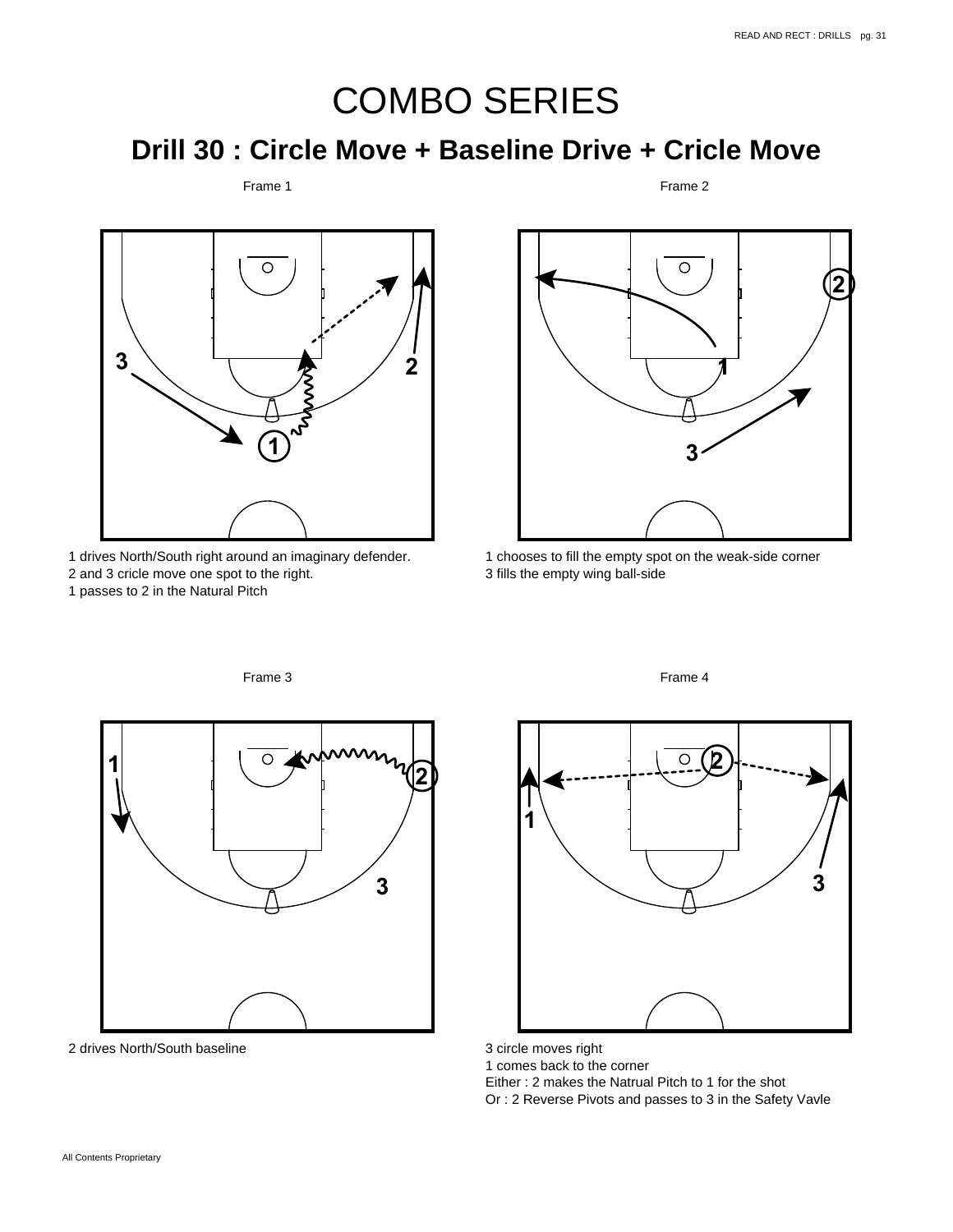## **Drill 31 : Circle Move + Basic Post Slides**

Frame 1

Frame 2



1 drives North/South baseline around an imaginary defender. 2 circle moves one spot to the corner x3 stops the drive



Frame 4

1 reverse pivots and passes to 2 in the Safety Valve



2 catches the pass and drives baseline 1 must Slide Up the lane toward the elbow x3 stops the drive



2 hooks the pass up the line for the shot A close-out from x3 is an optional addition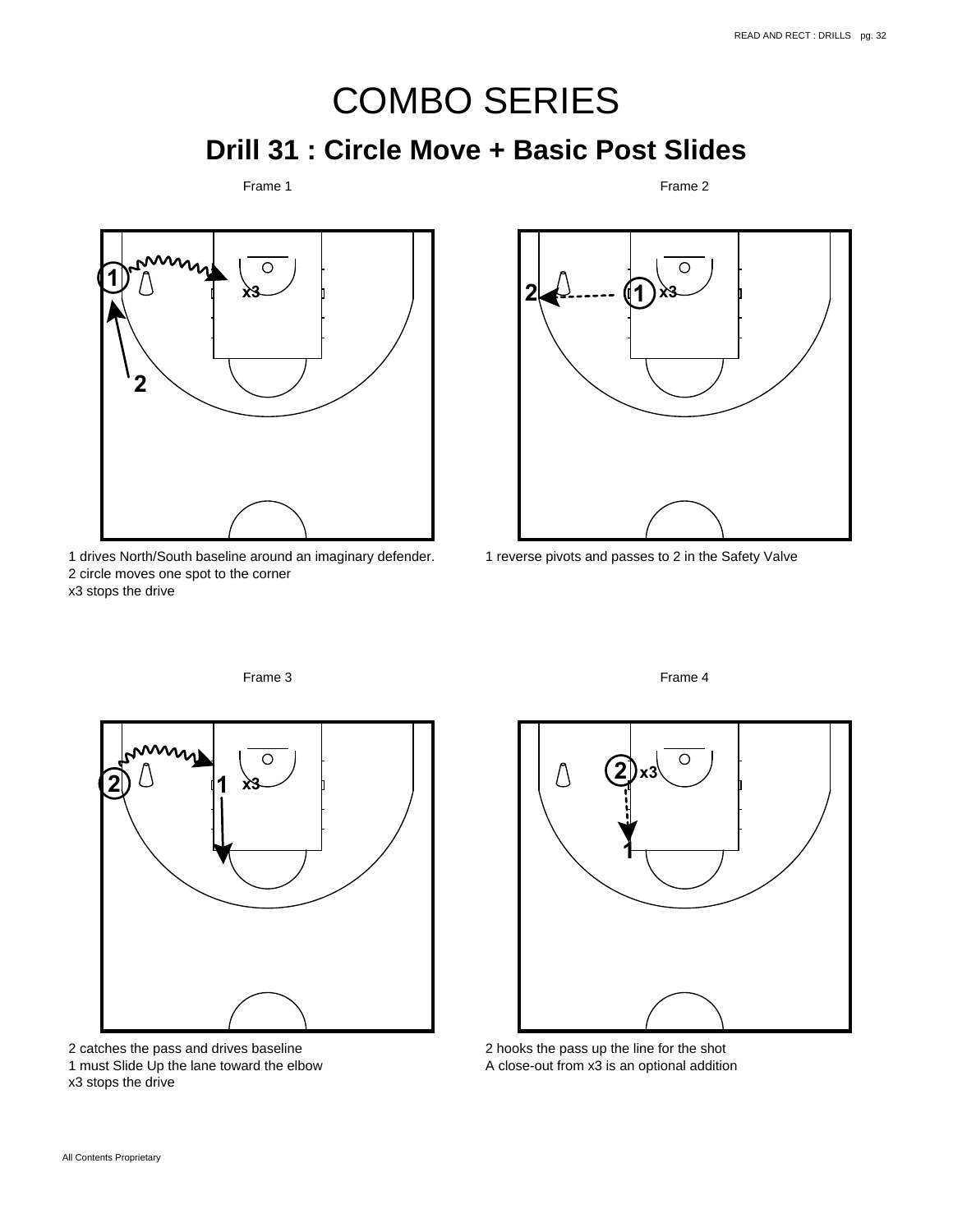## **Drill 32 : Circle Move + Basic Post Slides + Pick & Roll + Circle Move**

Frame 1



1 drives North/South baseline around

2 Circle Moves to the right

3 Slides Up the lane toward the elbow



Frame 2

1 is stopped by an imaginary defender, reverse pivots and passes to 2 in the safety valve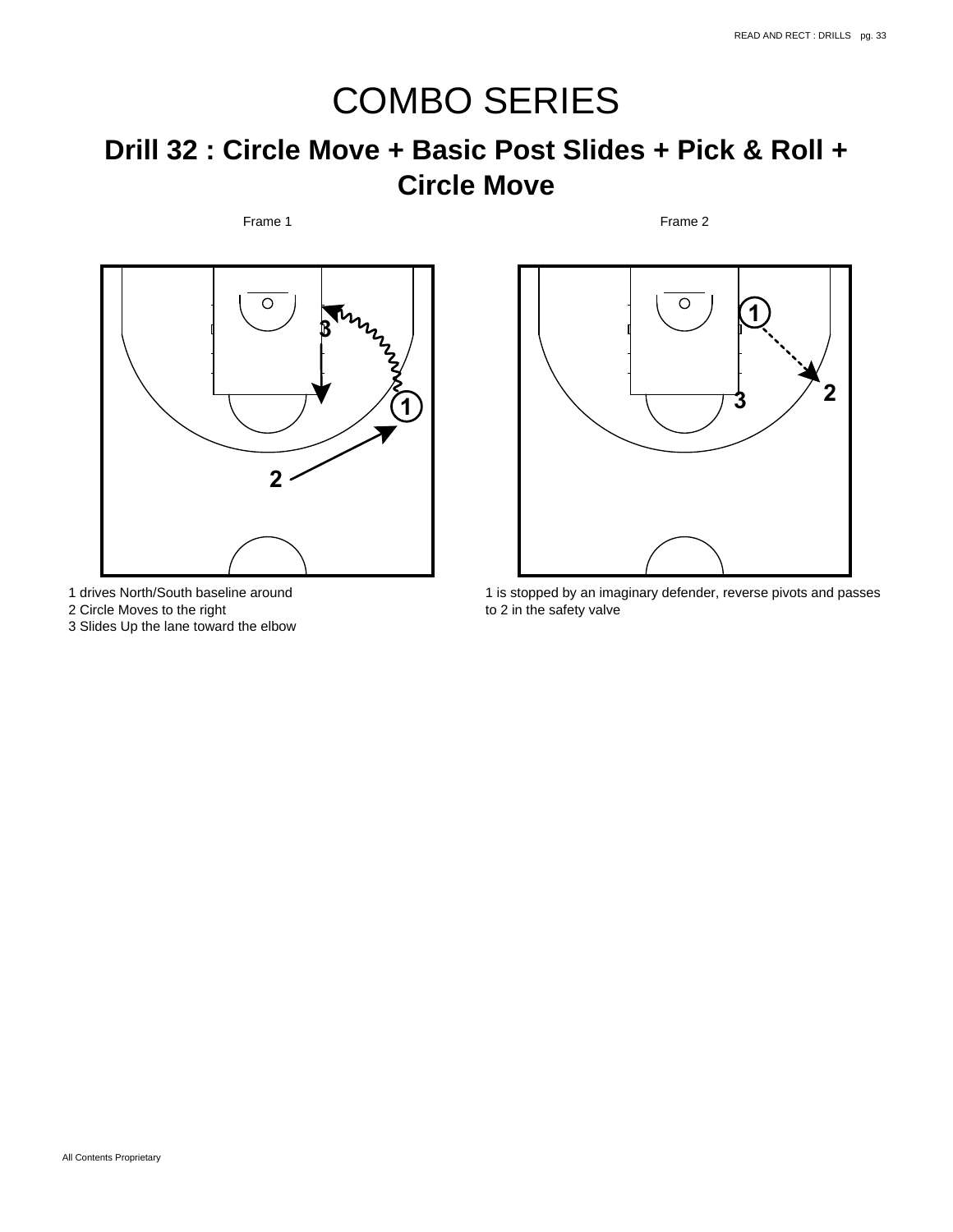## **Drill 32 : Circle Move + Basic Post Slides + Pick & Roll + Circle Move**

Frame 3



1 Fills out to the ball -side corner 3 sets a ball screen for 2

**1** O **2 MANN** 

Frame 4

2 uses the screen to attack the middle 1 circle moves to the safety valve Either : 2 dishes to a rolling 3 for the lay-up Or : 2 kicks to to 1 for the shot



1 drives North/South around imaginary defender 2 and 3 Circle Move to the right



Frame 2

1 passes to 2 in the Natural Pitch After passing,1 finishes the basket cut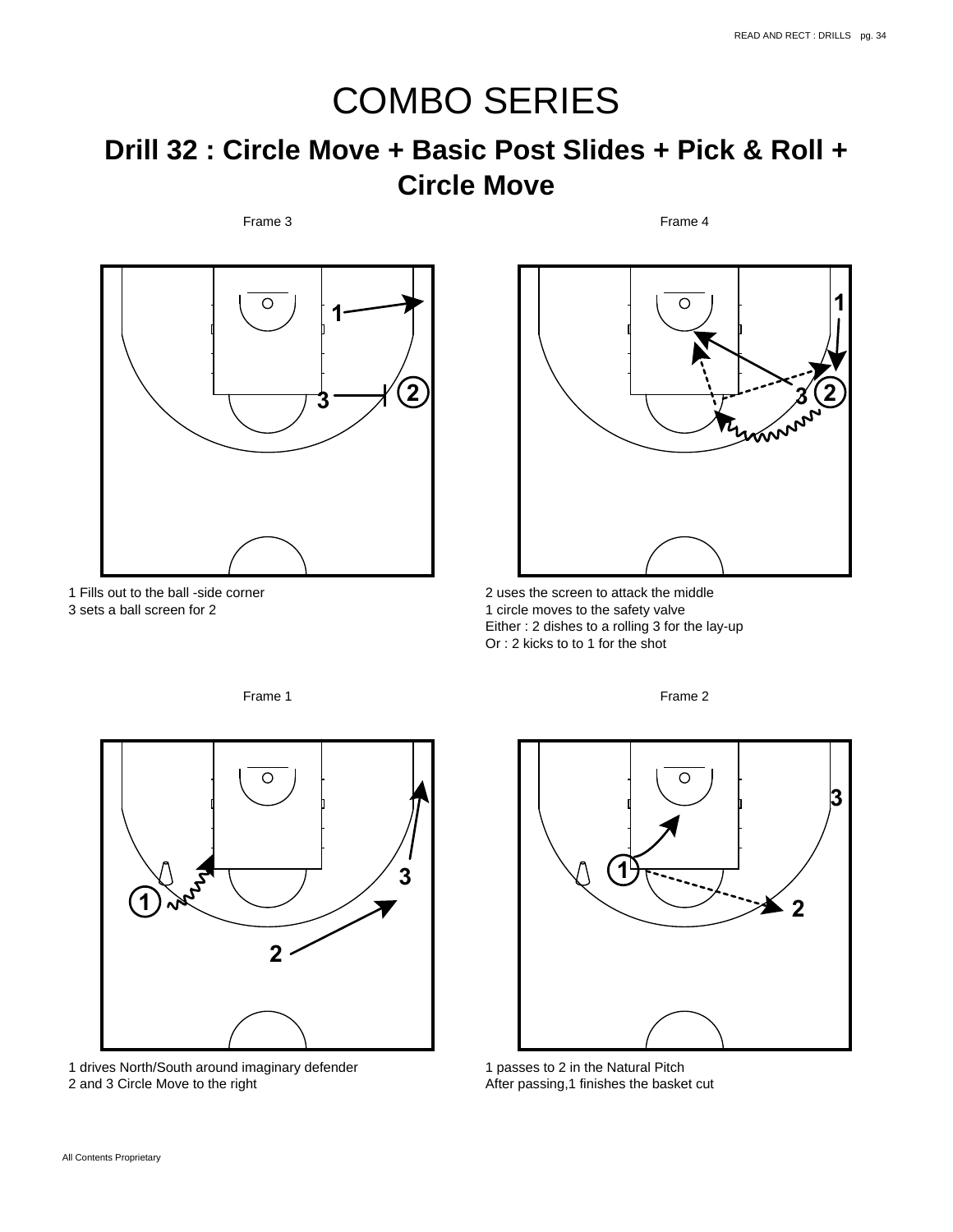## **Drill 33 : Circle Move + Back Screen**

#### Frame 3

Frame 4



1 chooses to set a Back Screen for 3



Either: 2 passes to 3 for the lay-up Or: 2 passes to 1 shaping up for the shot

 $\circ$ **x3 1** 2

2 Fills the empty spot up top and receives the pass from 1 Defender x3 doe snot step over the Read Line as 2 fills the spot Frame 2



x3 attempts to deflect the pass, but arrives a spilt second too late. This puts x3 in an overplay position.

2 Catches the pass, sweeps low or rips high and attacks the rim. x3 Stays with 2.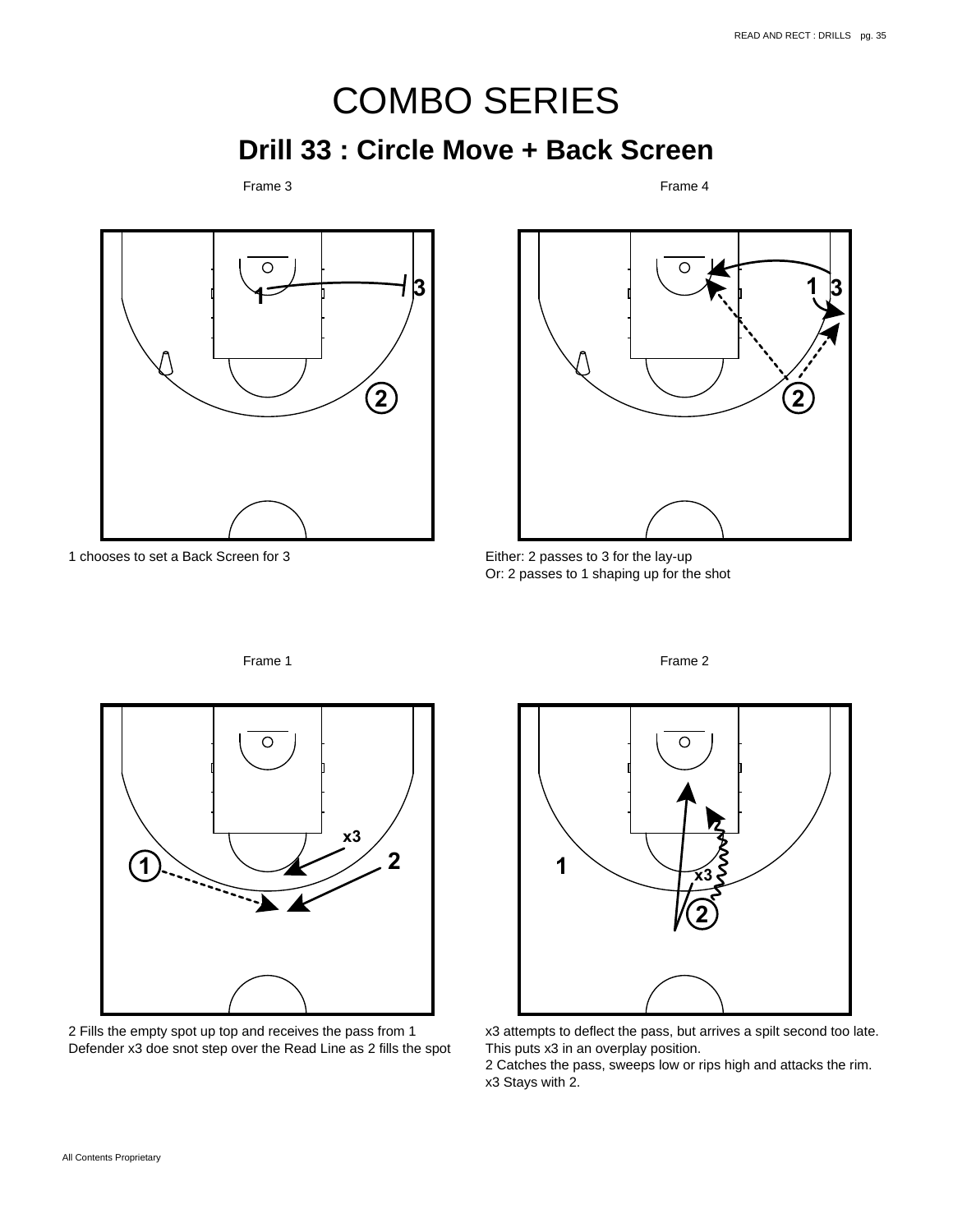# COMBO SERIES **Drill 34 : Pass & Cut + Circle Move**

#### Frame 3

Frame 4



 is stopped by imaginary defender x is already filling the Safety Valve Reverse Pivots to pass to 1



 catches and shoots x3 closes out to contest the shot

Frame 1



 passes to 2 and Basket Cuts fills the empty spot



- drives off the tail of the cutter
- Circle Moves right to the wing
- circles behind 2 as the Safety Valve
- passes to 3 in the Natural Pitch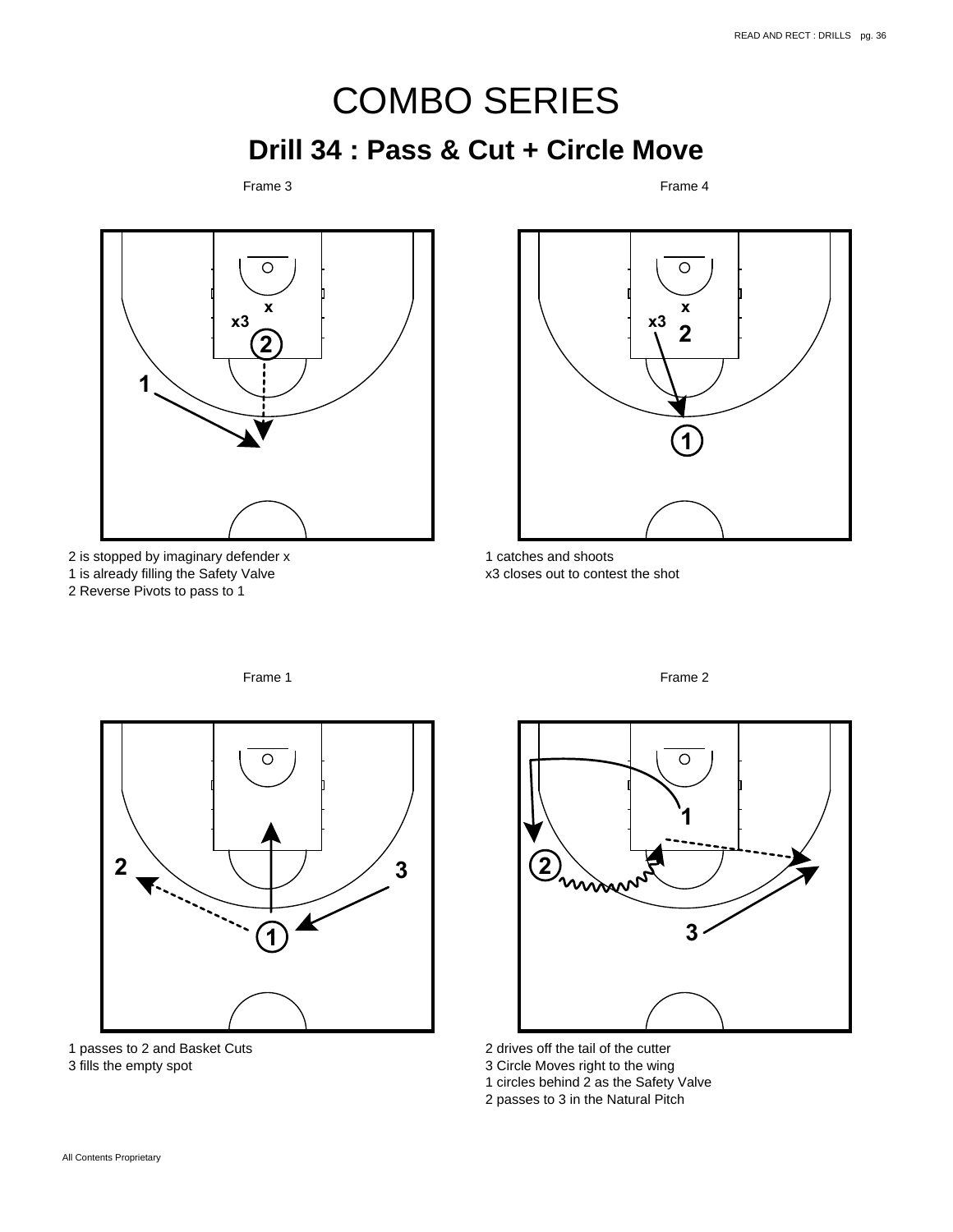## **Drill 35 : Pass & Cut + Circle Move + Pass & Cut**

#### Frame 3

Frame 4



After passing, 2 finishes the Basket Cut and Fils out to the ball-side corner

1 begins to Fill the empty spot up top



Imageinary defender x is over the read line 1 Rear Cuts and receives the pass from 3 for the lay-up

Frame 2



1 passes to 2 and Basket Cuts Imaginary player x Fills the top 3 fills the wing spot

O **1 3 2**

1 sees a help defender in the lane and curls into a Pin Screen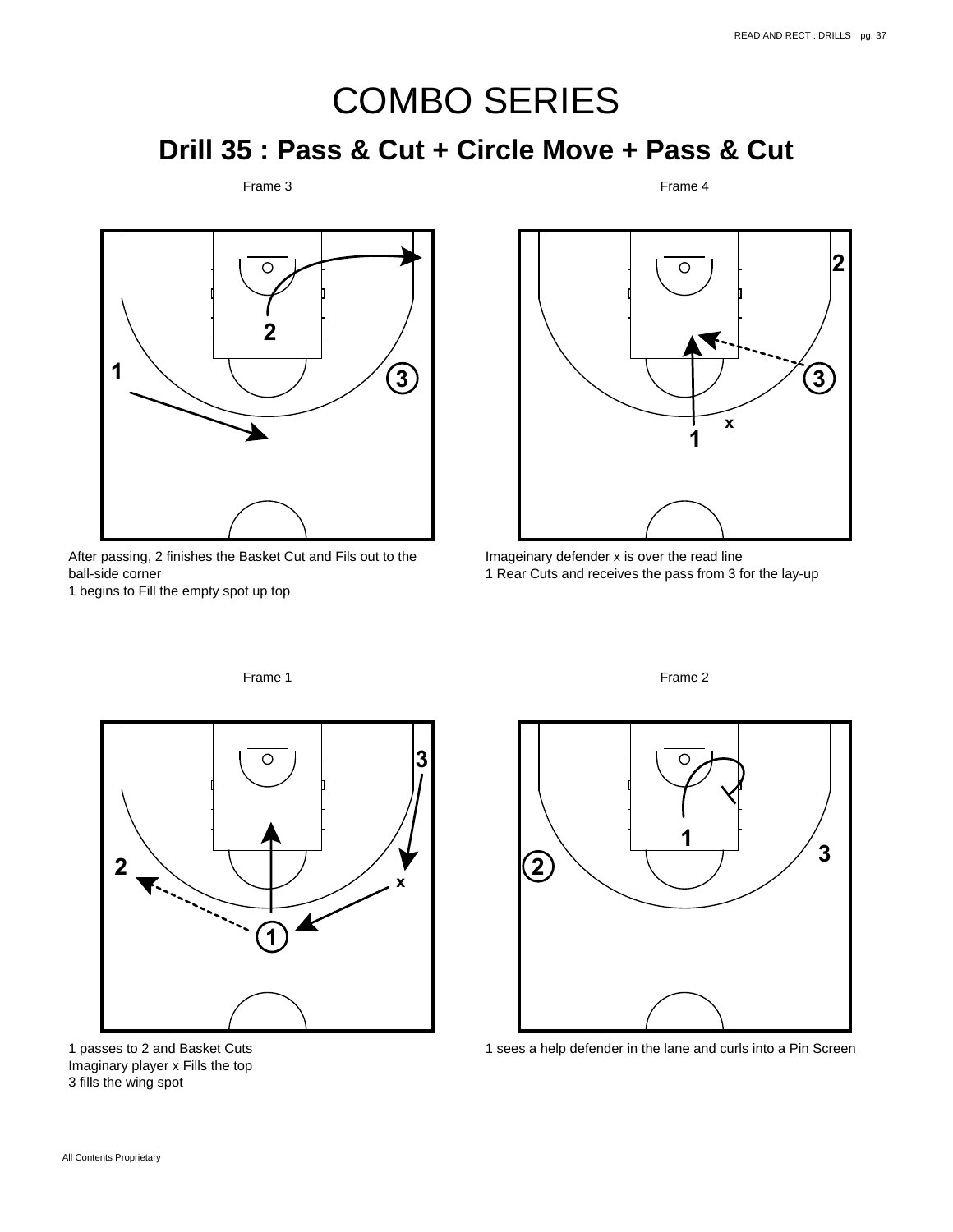# COMBO SERIES **Drill 36 : Pass & Cut + Pin & skip**

#### Frame 3

Frame 4



yells Pin

slides to the corner to align the screen with the ball



 makes the Skip Pass to 3 for the shot seeks weak-side reboudning position



Speed Dribbles 3 but does not thorw the pass





 Fills up ti the empty spot left by 1 Imaginary defender x stays with 2 but does not step over the Read Line

Fills out to the empty spot on the wing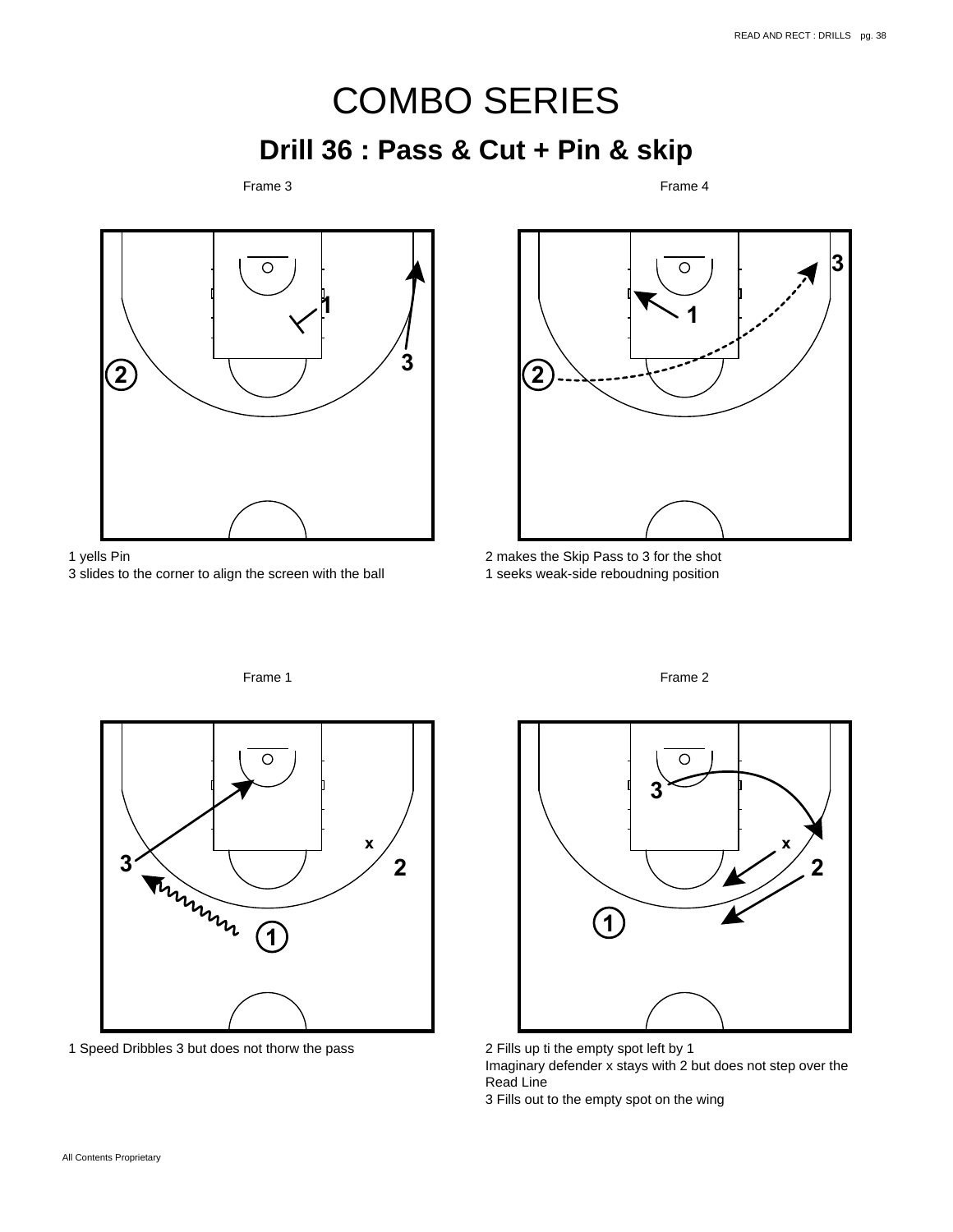# COMBO SERIES **Drill 37 : Dribble At + Pass & Cut**

### Frame 3

Frame 4



As 2 arrives at the top of the key, x steps over the Read Line to deny the pass

Frame 1



2 Rear Cuts, receives the pass from 1 and finishes with a lay-up



1 Speed Dribbles 2 but does not thorw the pass

Frame 2



2 chooses to Fill out to the ball-side corner 1 passes to 2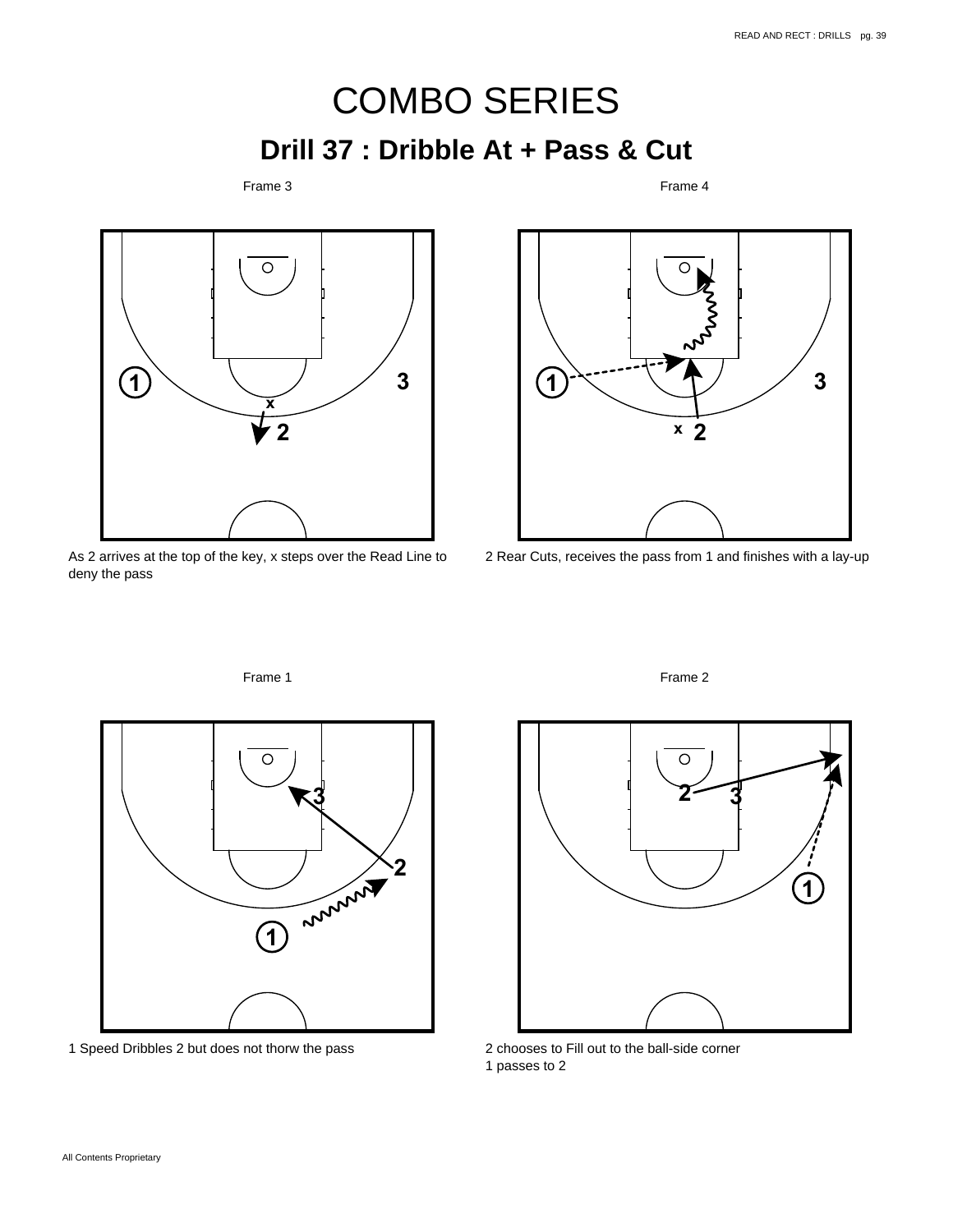## COMBO SERIES **Drill 38 : Dribble At + Post Screen**

#### Frame 3

Frame 4



Immediately after 1 makes the pass Post player 3 steps out to screen for 1

Frame 1



Either : 2 passes to 1 for the lay-up Or: 2 passes to 3 shaping up for the shot



1 Speed Dribbles 2 but does not thorw the pass 3 Fills the empty spot left by 1



After the cut, 2 Posts up ball side 1 feeds 2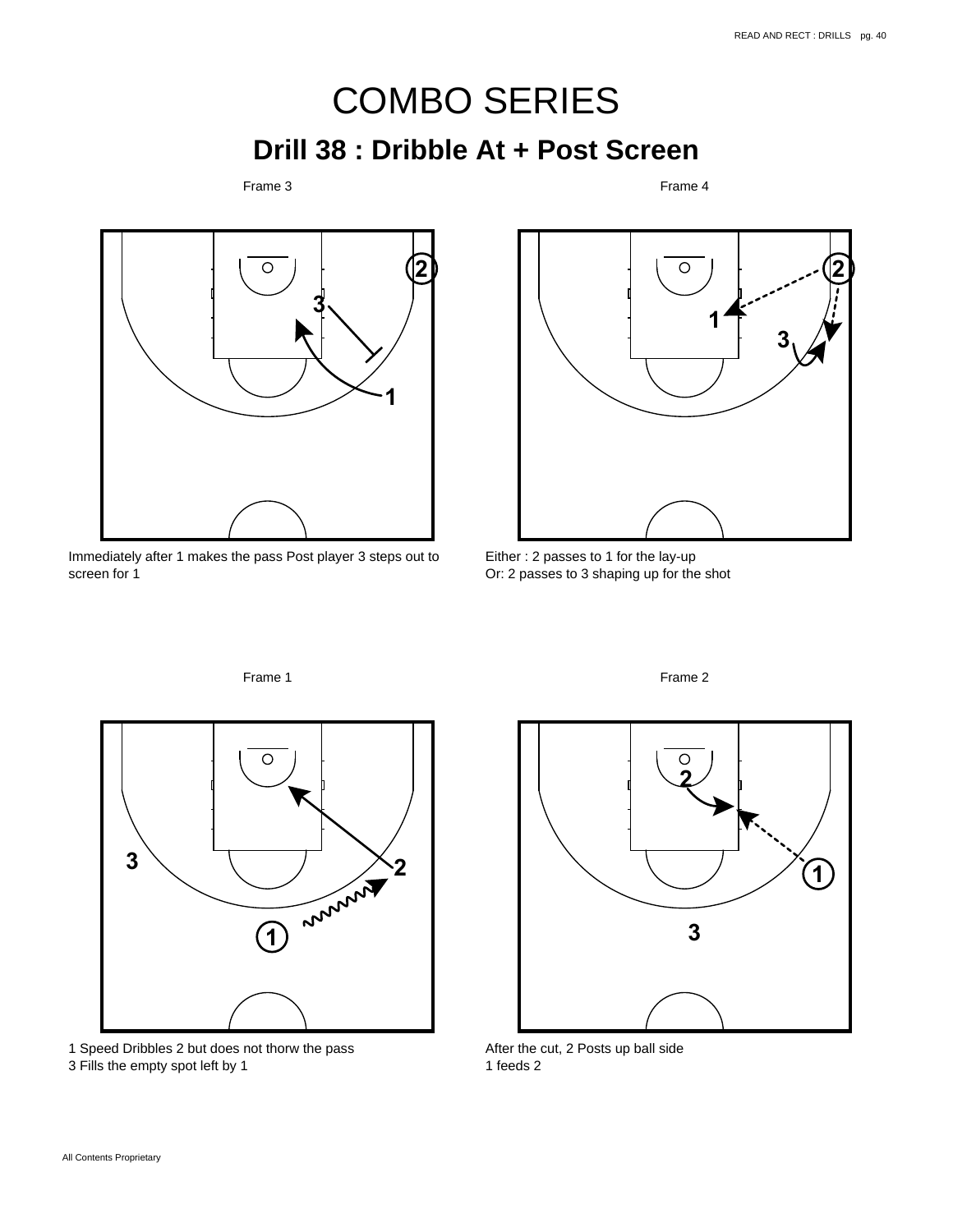# COMBO SERIES **Drill 39 : Dribble At + Feed The Post Cuts**

Frame 3

Frame 4



chooses the X-Cut and sets a screen for 3



After teh screen, 1 cuts to the basket Dishes to 1 for a lay-up

Frame 1



In a 4-OUT or 3-OUT formation, 1 Power Dribbles at 2

Frame 2



 fakes the Basket Cut to set up the defender cuts outside of 1 a,d takes the hand-off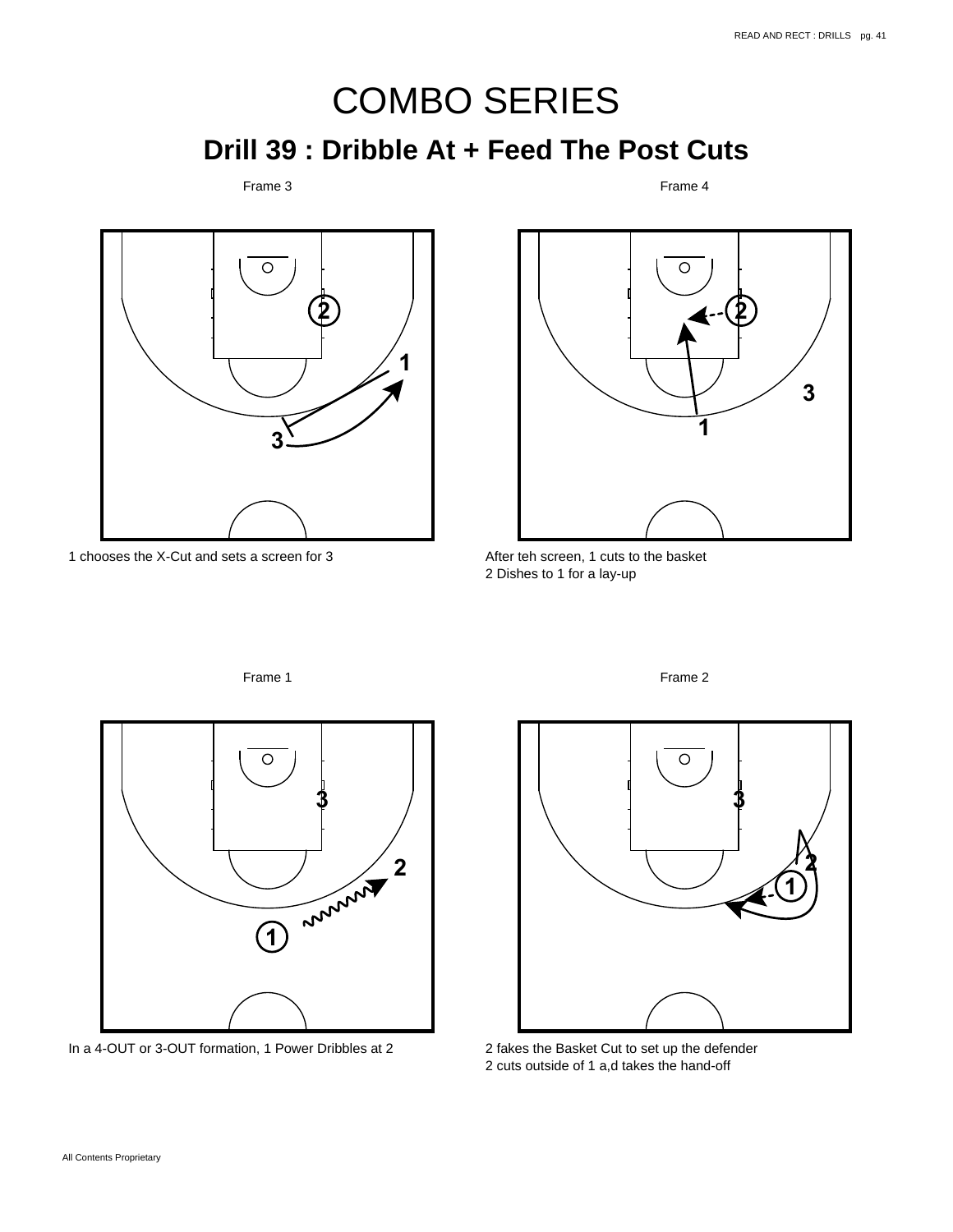**Drill 40 : Power Dribble + Post Screening**

Frame 3

Frame 4



 turns the corner and drives to the goal Back Screens for 1 rolling to the basket



Either : 2 Dishes to 1 for the lay-up Or : 2 passes to 3 stepping up for the shot as the Safety Valve

Frame 2

**A**M 

 attempts a North/South drive right around the defender. Defender wins the battle and arcs the drive away from the battle. and 3 Cricle Move to the right as trained.



 recognizes that the drive has failed and 1 is in trouble. Circle Reverses to get open and relieve the pressure on 1. passes to 2 and chooses to Fill the ball-side corner.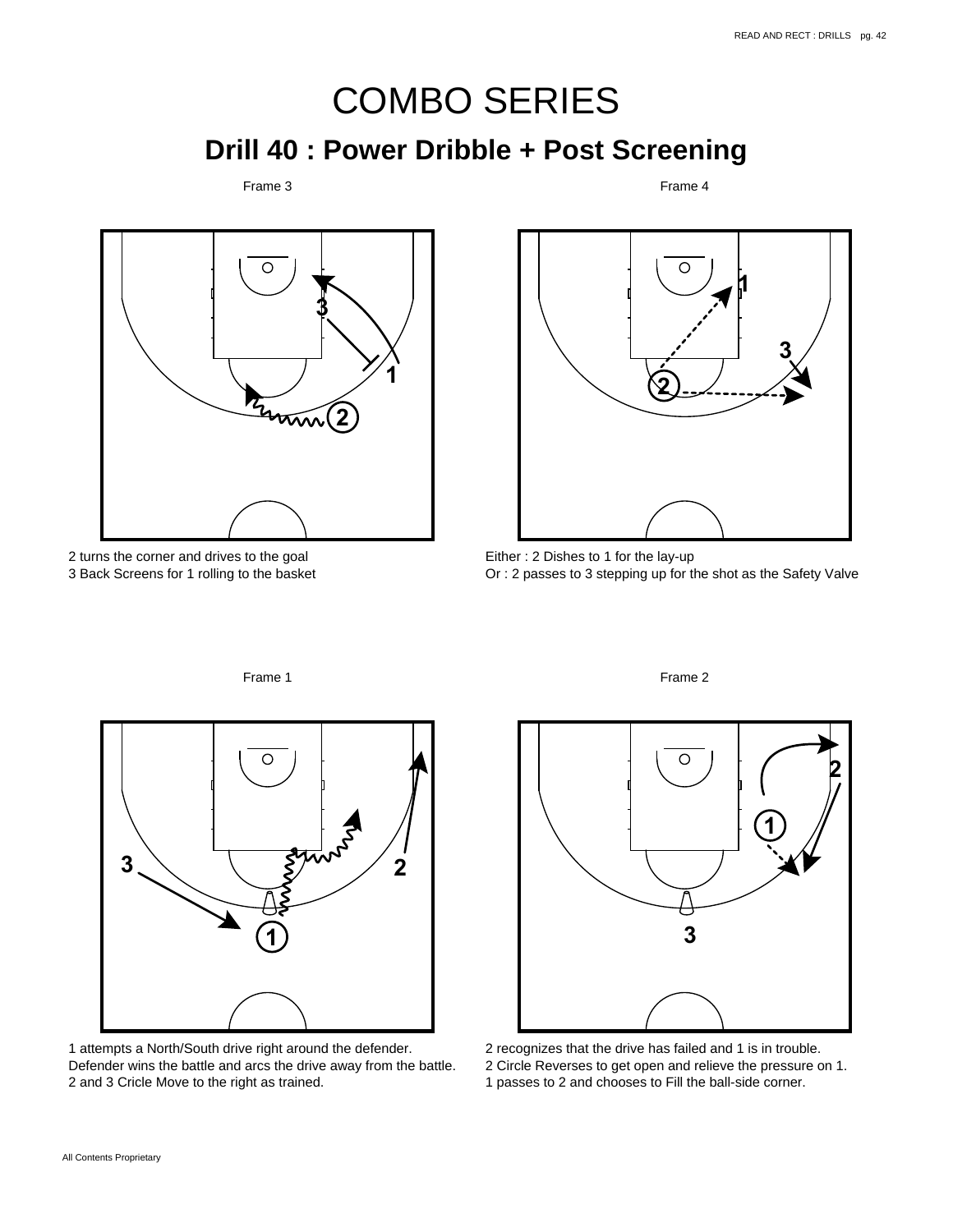## COMBO SERIES **Drill 41 : Circle Reverse + Cricle Move**

#### Frame 3

Frame 4



2 drives North/south left to the goal. 1 and 3 Circle Move left one spot.



Either : 2 makes the Natural Pitch to 3 for the shot Or : 2 Reverses Pivots to pass to 3 for the shot as the Safety Valve



Frame 1

1 passes to 2 and Basket Cuts



2 immediately passes to 3 and Basket Cuts. After the cut, 1 sets a Back Screen for 4.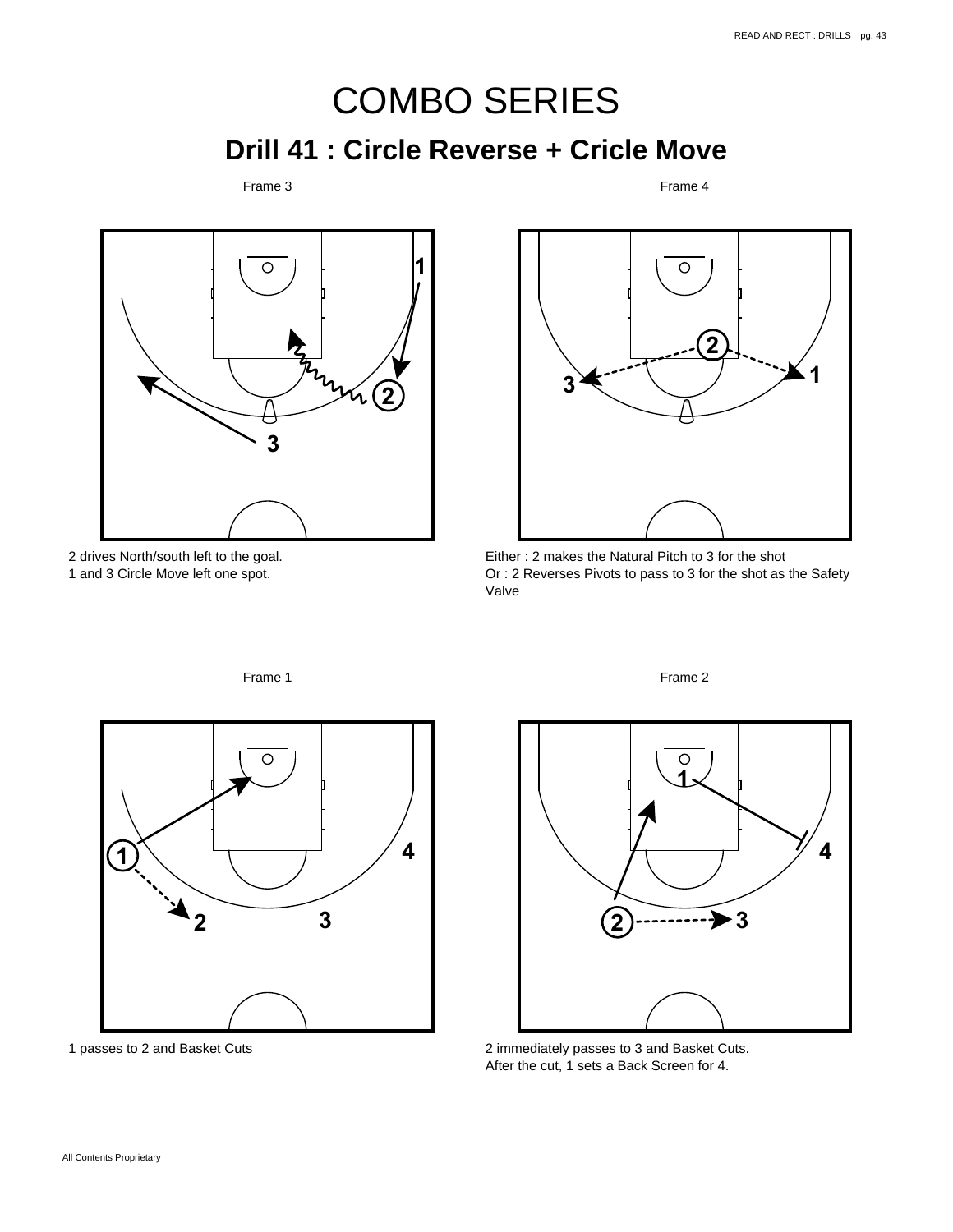**Drill 42 : Back Screens + Multiple Screens**

Frame 3

Frame 4



If 2 sets a BAck Screen while filling out, then 4 uses boh screens for a lay-up.

Frame 1



If 2 sets a the screen while cutting to the basket, then 4 can use the second screen to curl for the jump shot.



1 drives North/South left towards the middle, 2 and 3 first Step Down, then Circle Move left



1 is stopped and must Reverse Pivot to pass back to 2 in the Safety Valve.

- 1 decides to Post on the weak side.
- 3 finishes the cut at the ball side post.